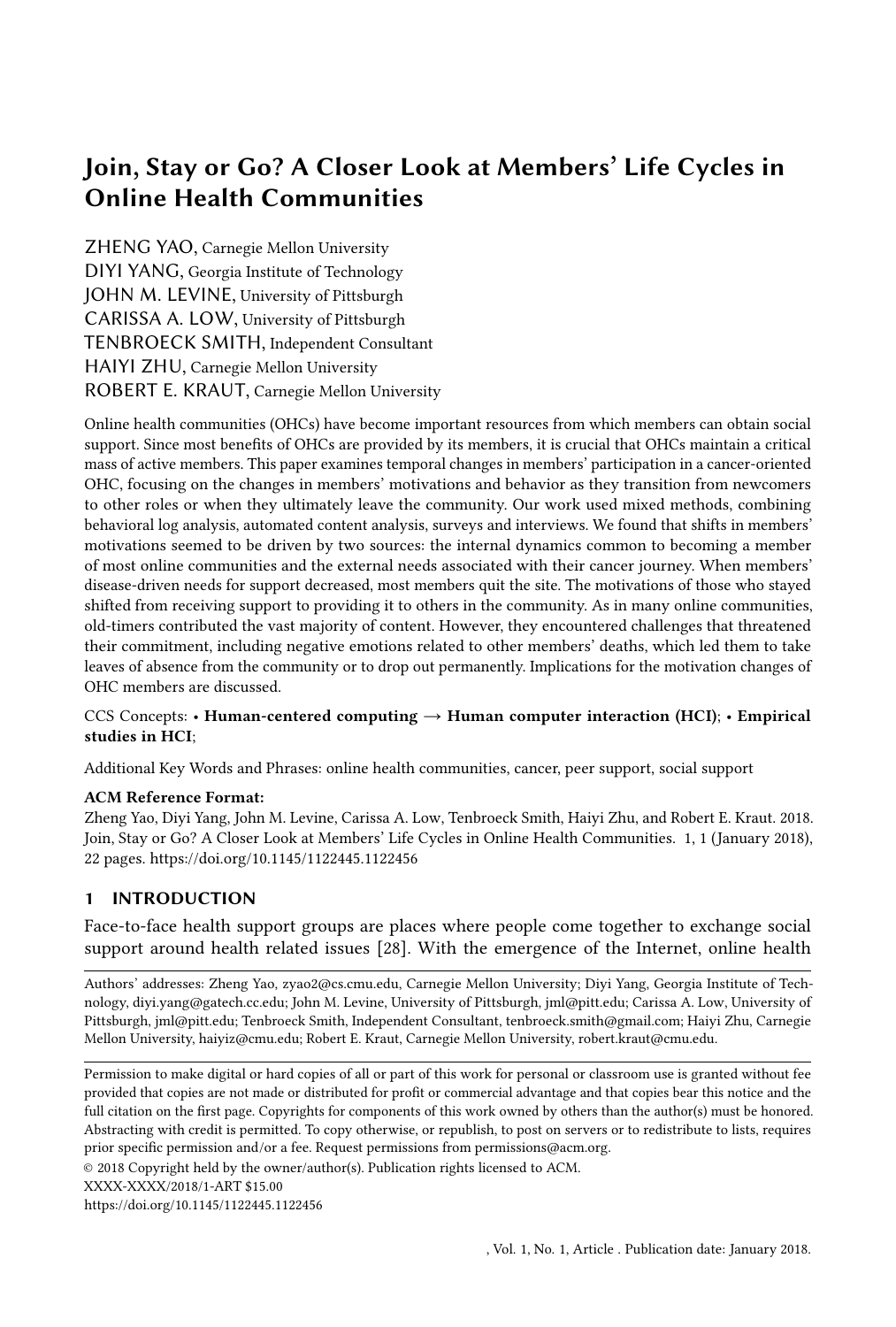communities (OHCs) allow people to gather in a virtual environment without restrictions stemming from geographic distance or temporal availability, offering them a platform to share experiences, ask questions, and receive and provide social support [22, 24]. OHCs are thus different from face-to-face support groups, in which groups of people gather at a set time and place to discuss problems and get advice. In the latter, professional experts and lay volunteers often help moderate discussions, provide guidance, and evaluate medical content. In contrast, OHCs are typically larger, and rely upon asynchronous communication among geographically dispersed people and on members to provide peer support [7]. Since the benefits of OHCs are provided by members, it is crucial that OHCs maintain a critical mass of active members.

Retaining members is a key challenge faced by many types of online communities, including question and answer sites [30], peer production platforms like Wikipedia [5, 31], and OHCs [24]. In an attempt to develop general principles, much of the research on how to retain members in online communities, including Kraut and Resnick's review [17], has been agnostic to community type. It is not clear, however, the extent to which conclusions from this research can be directly applied to OHCs. One feature that might prevent such direct application lies in that, unlike many other types of online communities, including peer production ones, OHC members' participation is often heavily dependent on their users' own health status and is mostly driven by temporary and intermittent needs [10, 13, 21]. Thus, it is reasonable that many newcomers join OHCs mainly for self-centered motivations, in search of actionable information that is specific to current challenges they are facing in their personal lives [11, 21]. In contrast, although there are exceptions (e.g., [16]), most research on participation in online communities does not examine how it is driven by offline events.

Existing work focusing on health communities has investigated factors that influence members' behavior and tenure (e.g., [12, [42,](#page-21-0) [44\]](#page-21-1)). For example, Wang et al. [\[42\]](#page-21-0) found that those looking for and receiving informational support were less likely to stick around than those looking for and receiving emotional support. Although a small fraction of members become core contributors in many online communities [33], we know little about the reasons they become valued core members in OHCs.

In this paper, we seek to explore the following research question: how do OHC members' motivations and behavior change as they transition from newcomers to other roles or when they ultimately leave the community? We take into account two dynamic processes holistically: the general, internal processes common to participation in many online communities (e.g., the reader-to-leader framework, [5, 25, 33]), and processes specific to health communities based on members' illness trajectory (e.g., their cancer journey, [8, 12, 14]).

We examine members' life cycle in the context of the American Cancer Society Cancer Survivors Network<sup>®</sup> (CSN). The research used a mixed-methods approach, which combined interviews, behavioral log analysis, content analysis and surveys. The research found that (1) members joined OHCs for self-oriented goals driven by the uncertainty generated by their disease state, especially their need to get relevant information and conduct social comparisons; (2) when members' diseasespecific needs for support decreased or were satisfied, most members quit the site; the motivation of those who stayed became more community-oriented and shifted from obtaining support to helping other members in the community; and (3) old-timers experienced challenges that seemed to undermine their long-term commitment to the community, including strong negative emotions brought on by other members' passing away and other signs of burnout.

#### 2 RELATED WORK

In this work, we are interested in the process by which individuals become valued core members of OHCs, taking into account the general internal process of participation in many online communities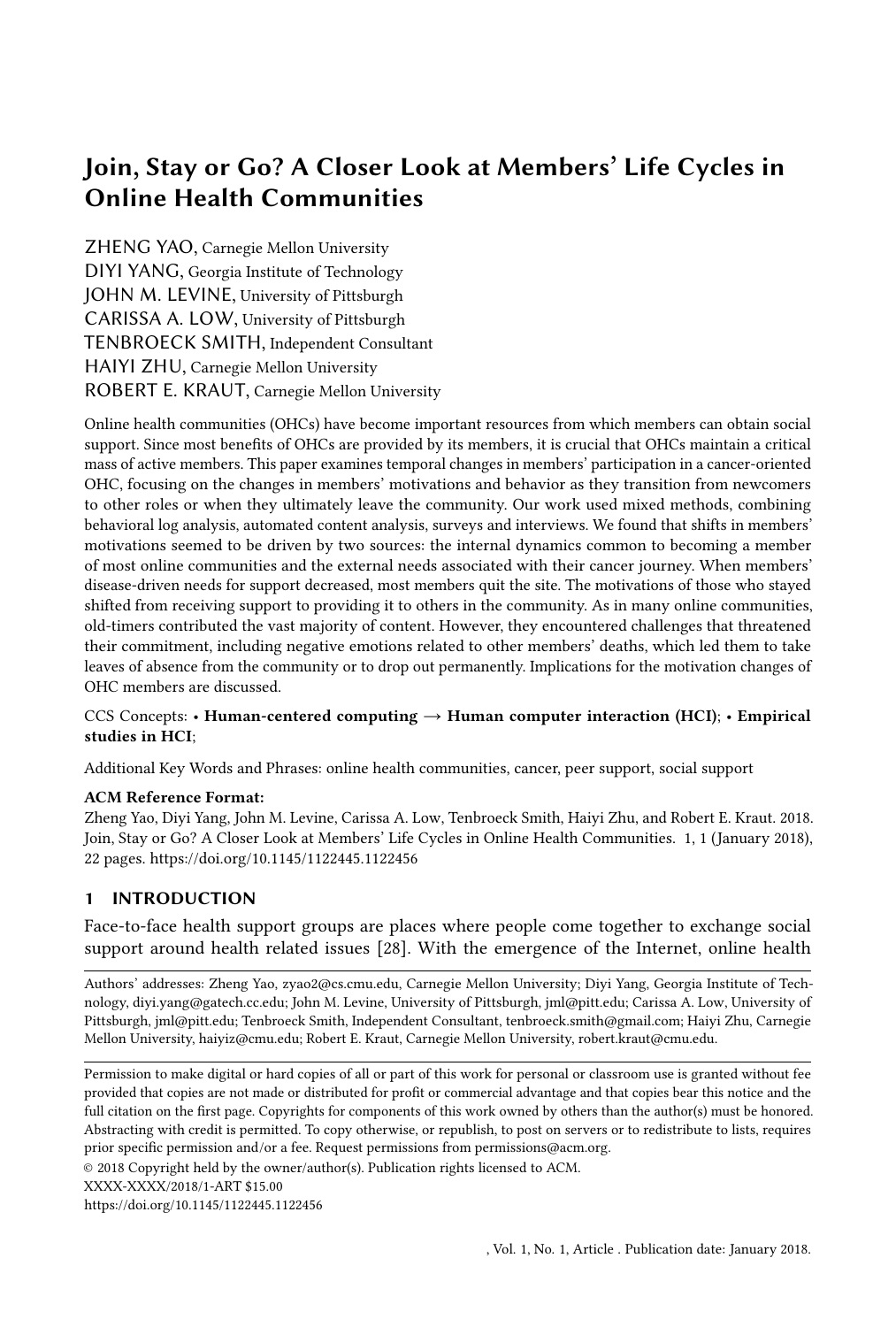and social groups, and the unique characteristics of OHC participation. In the following section, we first draw on classic theories on online communities to examine how and why community members change their behavior over the course of their participation. We then delve into our context by introducing OHCs. We discuss why members' behavior in OHCs might differ from those in other online communities, and why improved understanding of OHC members' life cycles might be crucial for its organizers.

### 2.1 Members' Life Cycles in Online Communities

Social computing researchers have examined how members change their participation in online communities over time (see [17] for a review). Typical of this genre is the Preece and Shneiderman's reader-to-leader framework, which describes how members of online communities evolve from being a lurker or reader, to a contributor and collaborator, and eventually to a community leader [33]. Bryant et al. [5] usesideas from legitimate peripheral participation and activity theory to understand participation in the Wikipedia community as an adaptable process that evolves over time.

The changes in participation in online communities described in prior work fit into Levine and Moreland's more general group socialization framework [25], which attempts to explain changes in motivations for participation in most types of social groups. The model differentiates five phases of group membership, three of which are particularly relevant to our present concerns  $- (1)$ investigation, in which prospective members decide whether to join a group and the group decides whether to receive them; (2) socialization, in which new members seek to influence the group to satisfy their needs and the group seeks to influence them to meet its goals; and (3) maintenance, in which full members play specialized roles designed to meet both their needs and the group's goals. In all of these phases, the individuals and the group evaluate the past, present, and potential future benefits of their relationships. To the extent that the individual views the group as rewarding, he or she will be motivated to join during the investigation phase and to remain during the socialization and maintenance phases.

Such research attempts to explain the general dynamics of sustained participation and dropout in online communities and thereby has the potential to help designers and managers of online communities identify ways to better meet members' needs [3, 12, 18]. However, these general principles may not be directly applicable to the context of OHCs due to their unique characteristics and the influence of members' illness trajectories on member participation, which we will review in the following section.

### 2.2 Online Health Communities

OHCs are internet-based platforms where people come together to exchange social support around health related issues [15, 28, [43\]](#page-21-2). A substantial body of prior research has examined benefits conferred by participation in OHCs. This work [7, 28] suggests that participants in OHCs enjoy convenient access to other people with similar experiences, including those with significant firsthand experience dealing with relevant health problems. Social support is an important resource as patients and caregivers cope with corresponding disease. Through participating in OHCs, members obtain useful information sometimes not available from medical experts [7], such as effective strategies for coping with disease, side effects or family relations [22]. Members also receive emotional support from each other when facing life-threatening crises, which help them deal with emotionally crippling events [39]. These benefits may be due, at least in part, to immediate availability (i.e., 24/7 access without restriction of geographic locations) and the anonymity of OHCs [24].

Given the critical role that social support plays in OHCs, prior research has examined the dynamics of social support and how receiving social support influences members' subsequent participation in OHCs. For example, Introne et al. [12] analyzed data of thirteen disease-specific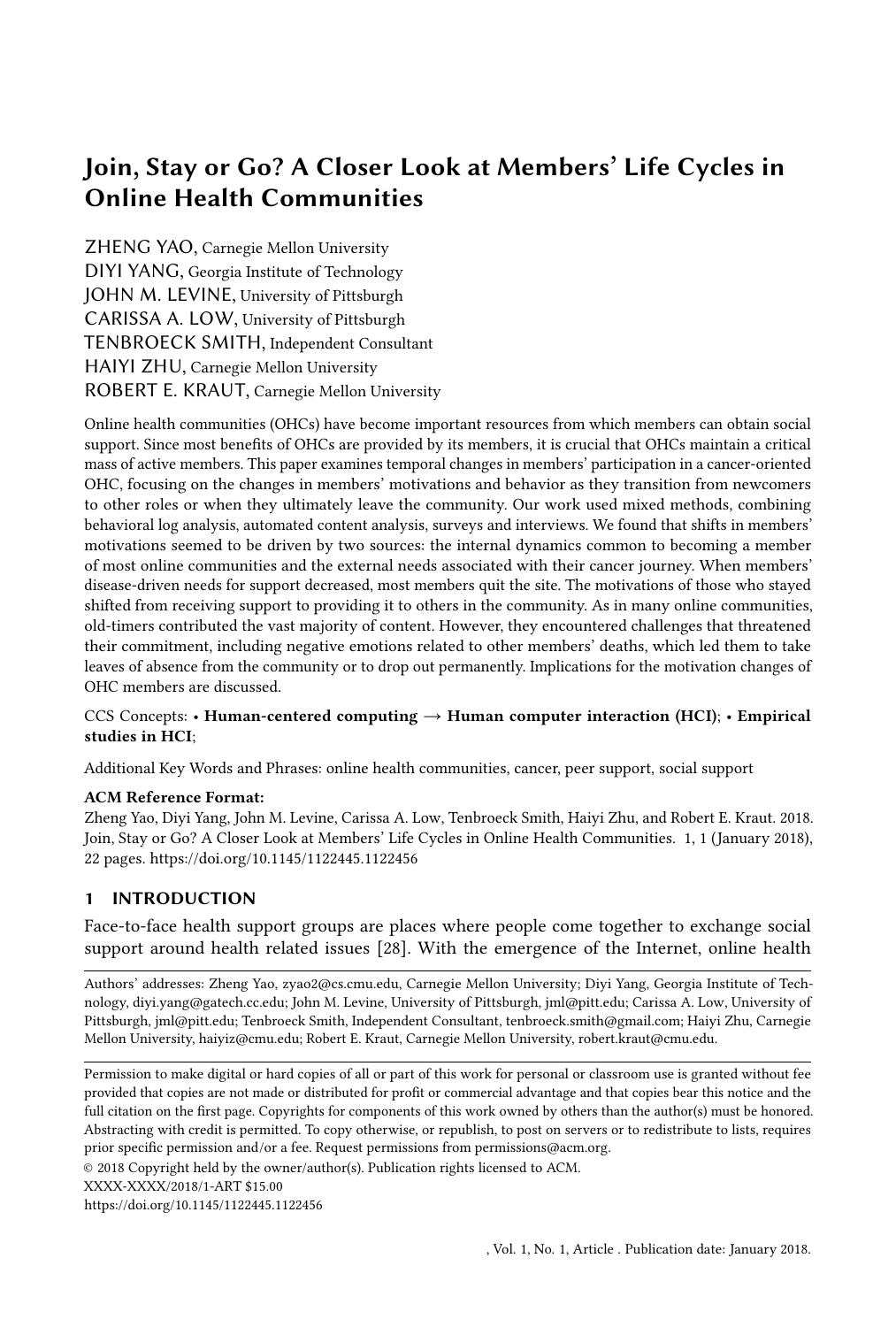discussion forums hosted by the WebMD OHC and found that a small group of core senior members generate the majority of support for others. Ploderer et al. [32] found that more senior roles in OHCs are often occupied by those who have successfully managed their own health problems and have the knowledge and experience to support others. Wang et al. [\[42\]](#page-21-0) found that those looking for and receiving social support stay longer than those looking for and receiving informational support.

Although we have some quantitative evidence that a small set of core and senior members in OHCs contribute the majority of content, we understand little about the reasons why these groups of people stick around and altruistically provide informational and emotional support to others. More importantly, we need a holistic understanding about how and why OHC members evolve from newcomers to old-timers. Unlike members in other online communities, OHC members' participation is often strongly impacted by members' personal healthcare events [8, 12, 14]). For example, Massimi et al. [24] proposes that the adoption and disengagement decisions are often triggered by their changing life circumstances. For cancer patients specifically, Jacobs et al. [14] proposes a cancer journey framework, where they suggest that HCI researchers should address cancer patients' journies in a holistic manner: encompassing patients' cancer experiences from diagnosis through survivorship, considering numerous physical and emotional challenges, and balancing clinical tasks alongside the responsibilities of daily life. This also urges HCI researchers to examine to what extent members' online behavior would be affected by their offline cancer experiences, as such understandings could help organizers of OHCs make better informed decisions.

Furthermore, existing research on OHCs has largely focused on the benefits and support members receive from their participation, and few researchers have studied how people cope with the challenges associated with their illness trajectories, as well as the potential risks of participating in OHCs. Members of OHCs are usually individuals with existing health problems and thus especially psychologically vulnerable [20]. Viewing information related to health symptoms and others' problems can trigger negative emotional outcomes, including feeling overwhelmed and frightened [19]. Participation in OHCs may also remind members of their social identity as a cancer survivor and cause a fear of relapse. It is therefore crucial to understand how members in OHCs cope with physical and emotional challenges during their participation.

#### 3 METHODOLOGY

#### 3.1 Research Site

Our research site was the Cancer Survivors Network  $\rm (CNN)^1$  $\rm (CNN)^1$ , a collection of online peer support groups organized by the American Cancer Society. Launched in July 2000, CSN was designed to offer cancer patients and their families experienced-based knowledge and social support from other members [9]. According to a report published in 2018, CSN attracts over 3 million unique visitors per year and over 140,00 people register new CSN accounts per year. The majority of the members are cancer patients; other members include families and friends, who have been impacted by cancer [9].

#### 3.2 Research Methods

This research used mixed methods incorporating both qualitative and quantitative analyses. We first interviewed 20 long-time CSN participants. The qualitative analysis of the interview transcripts was used to inform a series of targeted quantitative analyses, and the results of the quantitative analyses are presented alongside the qualitatively derived narratives. The quantitative analyses are based on surveys with over 5,000 CSN members and behavioral logs from over 130,000. Table [1](#page-4-0)

<span id="page-3-0"></span> $^1$ https://csn.cancer.org

<sup>,</sup> Vol. 1, No. 1, Article . Publication date: January 2018.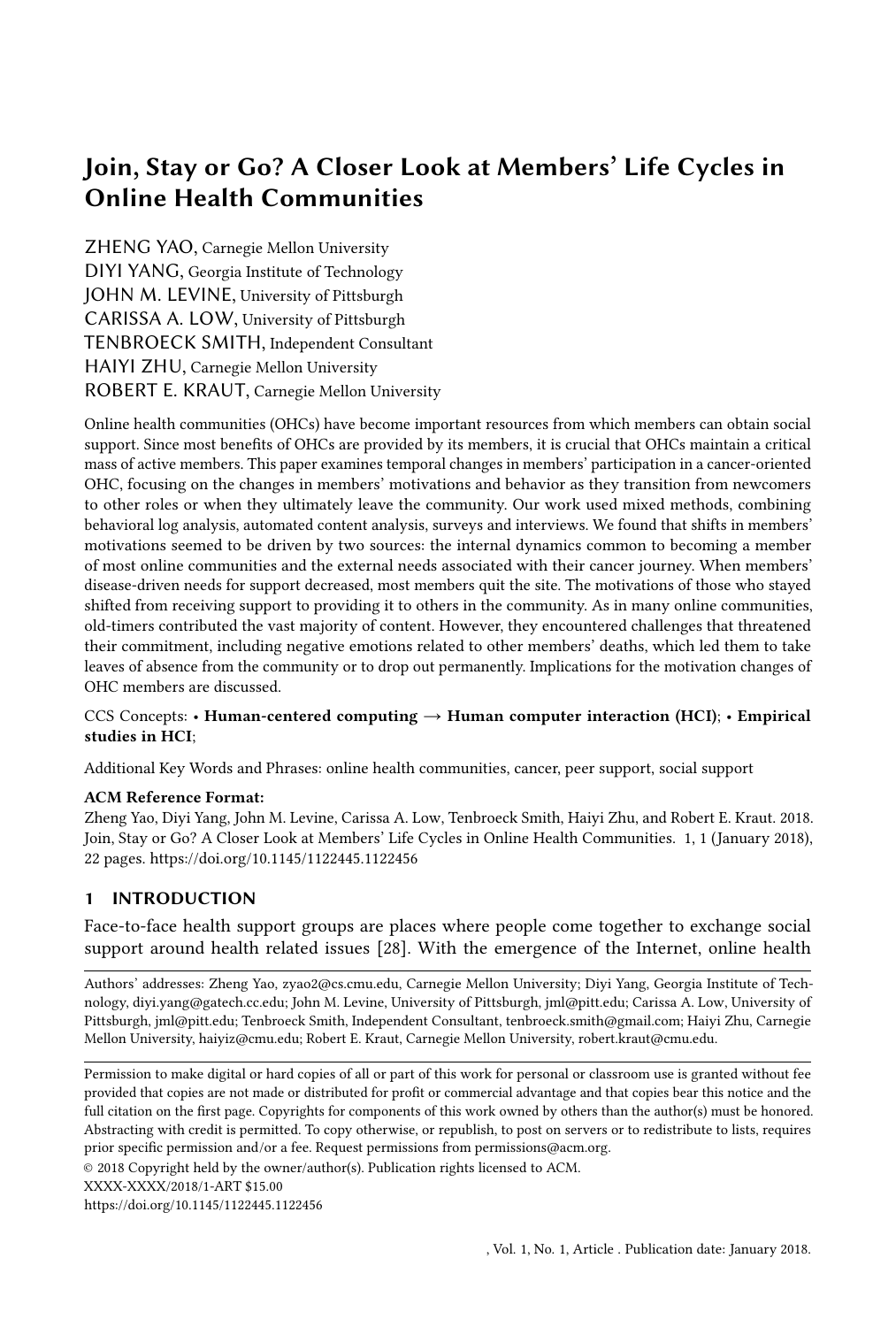summarizes the sample size of each data source and the time period each group of participants stayed on CSN, defined as the number of days between their registration date and the last time they logged into CSN. Our interview sample represents a small group of highly motivated old-timers on CSN. Our behavioral log analysis sample represents the entire population of CSN users, whereas the survey sample is based on a large but selected group of more motivated users.

3.2.1 Interviews. To explore how OHC members' participation change over time, we conducted semi-structured interviews with 20 CSN users. We first identified all users who had logged onto CSN at least once in the six months prior to recruitment, sent email interview invitations to 300 members who had registered over a year ago, of whom 19 responded and were interviewed (6.3%), and to 300 people who had registered for CSN in the past year, of whom only one (0.3%) responded and was interviewed. Our interviews took place remotely via Skype, Google Hangout or phone call. The average age of the interviewees was 56.3 (sd = 10.63), with all but one more than 45 years old. Among the 20 participants, 17 were cancer survivors and three were caregivers to cancer patients. Although we sent out interview invitations to a random sample of recent users, those who responded had been active on the site far longer than average: all but one had registered more than a year before the interview date.

The interview typically lasted around an hour. During the interview, the participants were shown samples of their posts on the site and were asked to describe their experiences when they first joined the site, made their first post, and made their most recent post (e.g., Could you please navigate me to the very first thread that you started/the most recent thread you started? Can you tell me why you posted this message?). They also reflected on their motivations and challenges on CSN both when they first joined and during later stages (e.g., Now that you've been on CSN for X years, what are your current reasons for using CSN?). Finally, they discussed how their experiences of using CSN had changed over their tenure (e.g., How do you think your experience have changed over time?).

All 20 interviews were recorded and transcribed. We started inductive, open-ended qualitative coding by tagging topics in the transcripts. We then tried to build connections between the tags to identify emerging themes from the interview data. Finally, we grouped various themes into different stages of participation and drew key quotes to illustrate our findings. In addition to interviews, we also looked at interviewees' posts and comments to better understand their experiences on CSN. Note, as part of the consent processes, interviewees gave permission to view their posts and discuss their posts with them. Examining the interviewees' profiles and posting history allowed us to better understand the context of their CSN journey and to effectively facilitate the interviews. Some of the discussion posts were used as probes to elicit interviewees' reactions and thoughts at the time

<span id="page-4-0"></span>

|                 | Sample size                                            | <b>CSN</b> tenure                   |  |  |
|-----------------|--------------------------------------------------------|-------------------------------------|--|--|
| Interviews      | 20                                                     | All participants except 1 stayed    |  |  |
|                 |                                                        | more than a year.                   |  |  |
| Surveys         | 5,426, answered all or part<br>of the survey questions | Median tenure = $10 \text{ days}$ , |  |  |
|                 |                                                        | 1,648 (30.4%) participants stayed   |  |  |
|                 |                                                        | more than a year.                   |  |  |
|                 |                                                        | Median tenure $= 1$ day,            |  |  |
| Behavioral logs | 136,323                                                | 9,920 (7.2%) participants stayed    |  |  |
|                 |                                                        | more than a year.                   |  |  |

|  |  | Table 1. Sample size and characteristics of each data collection method |  |  |
|--|--|-------------------------------------------------------------------------|--|--|
|--|--|-------------------------------------------------------------------------|--|--|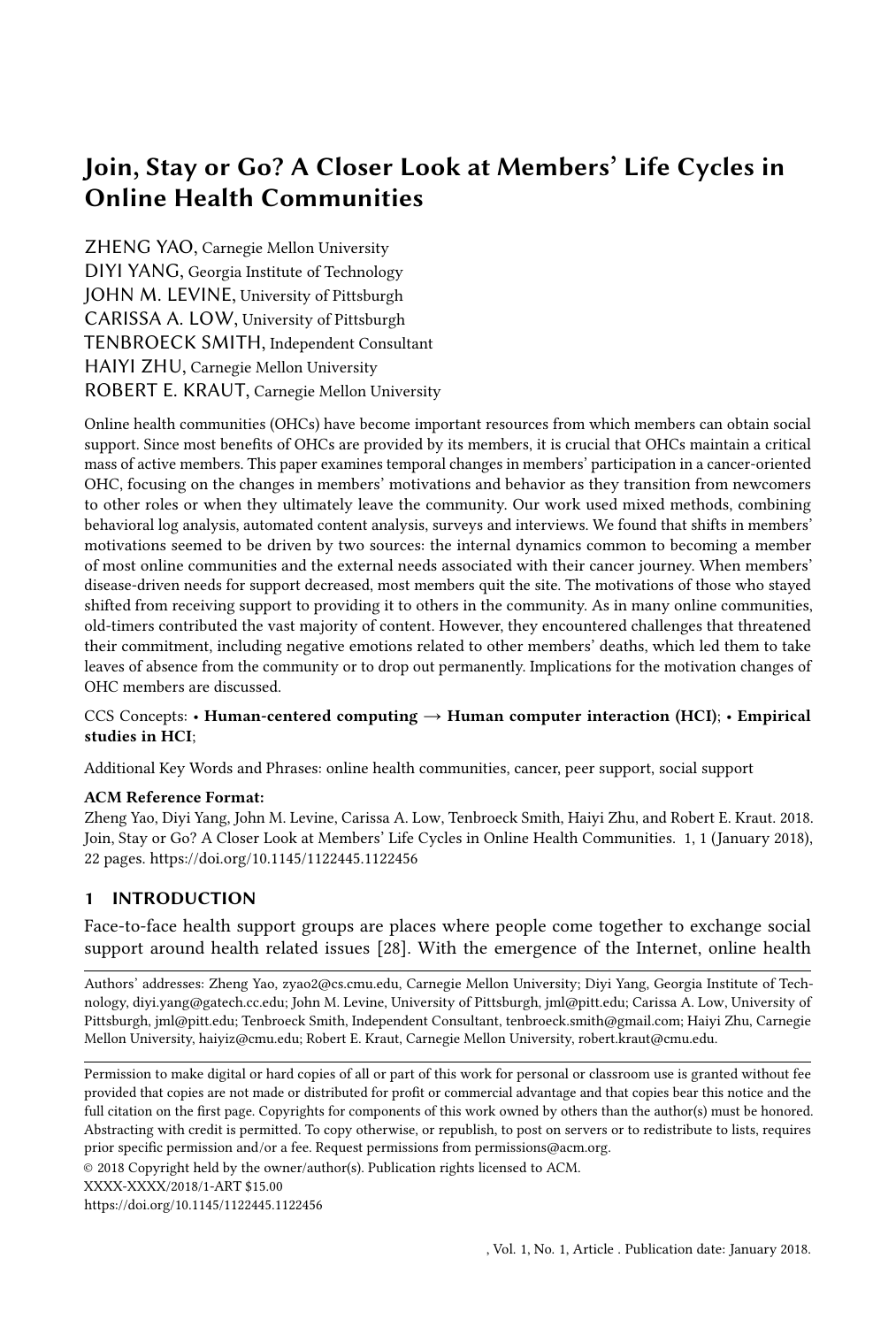of posting; this technique asks participants to recall an actual event, and the probe serves to make up for some of the drawbacks (e.g., inaccurate memories) associated with retrospection [37].

3.2.2 Log data analysis. The behavioral log data consists of the users' posts, comments, profiles and history of login session history on CSN between August 2008 and August 2018. Note all message traffic on CSN can be viewed by the public without registration. The behavioral log data was obtained through a collaboration with the American Cancer Society; the university's IRB and US federal regulations do not consider the analysis of publicly available data to be human-subjects research. All our data were anonymized before analyzing. The sample consisted of 136,323 users who had logged onto CSN during this period. In addition, we leveraged machine learning models to measure features of their posts and comments. The machine learning models were those developed by Yang et al. [\[44\]](#page-21-1) based on social support definitions in [4], in which linguistic features of the posts predict the extent to which support-relevant constructs appear in them. Specifically, the models predicted support-seeking actions–how much thread-starting posts sought informational support and emotional support, as well as how much positive and negative self-disclosure they contained. We also examined support-provision actions in replies to posts, including how much informational and emotional support a reply contained. Full details regarding the machine learning models used are in [\[44\]](#page-21-1) and summarized in Table [2.](#page-6-0) Human annotation agreement on a training dataset was high (mean ICC=.84), and the machine learning models were highly correlated with the average of the human judgments (mean Pearson correlation  $r=0.71$ ). We then applied these models to estimate six types of support-related actions in posts from our corpus.

3.2.3 Survey. The data also include responses from a survey sent out at the beginning of 2014, during which we emailed 83,589 CSN users who had logged in at least once between January 1, 2000 and October 30, 2013. The American Cancer Society sent out invitations to CSN members to participate in the survey so that the researchers would not have access to personally identifiable private information. Of the 83,589 emails sent out, at least 11,000 never received the survey based on undelivered and bounce back notifications. 5,426 people completed at least part of the survey (6.5%) and among them 55.81% finished. Because of missing data, there is some variability in the number of participants answering a particular question. Therefore we specify sample size for each analysis presented in later sections. In this paper, we mainly focused on participants' self-reported motivations for participating in CSN and their interpersonal attachment to other CSN members. Members' motivations to join online support groups were measured by four short, but highly reliable scales representing four common reasons why members join online support groups: to get informational support, to get emotional support, to conduct social comparisons, and to provide support to others. These four reasons were based on two in-depth, qualitative analyses of the reasons people participate in online groups in general, including health support groups, and in online cancer support groups [35, 36]. For each of the three statements, CSN members responded to the question "How valuable is participating in CSN for each of the following purposes?" using a 5-point Likert scale, where 1 = not at all and 5 = very much. Confirmatory factor analysis showed that the four factor solution is a good fit to the data (CFI=.971, TLI=.958, RMSEA=.087). In addition, the survey measured participants' attachment to other CSN members on a 5-item scale (alpha = .85). Table [3](#page-6-1) shows sample survey item for the motivation and attachment scales.

# 4 RESULTS

# 4.1 Initial motivation to participate in OHCs

According to the interviews, new members typically joined CSN shortly after being diagnosed or when they were in active treatment stages of their cancer (i.e., screening diagnosis, information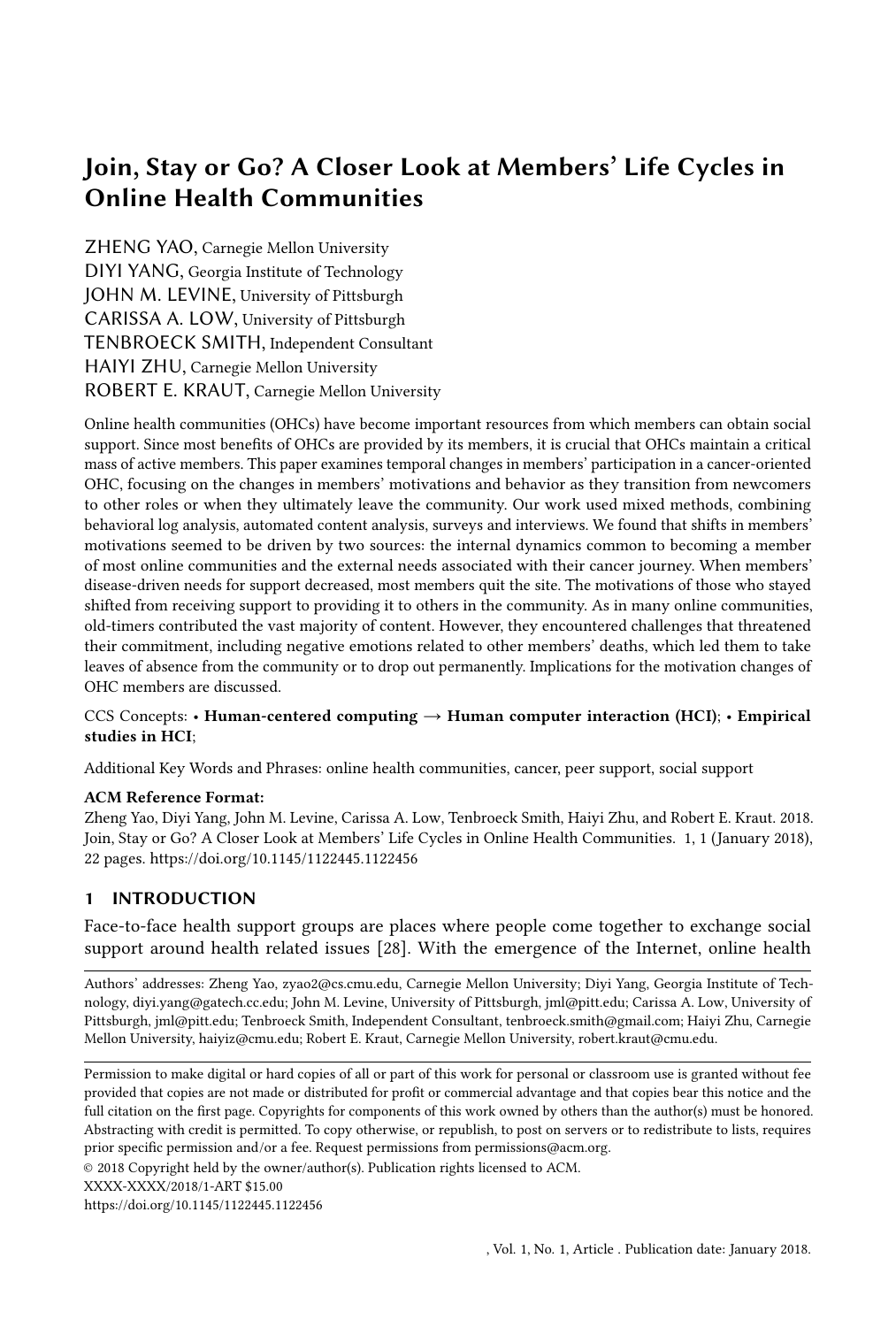Join, Stay or Go? A Closer Look at Members' Life Cycles in Online Health Communities 7

<span id="page-6-0"></span>

| Support<br>actions                    | Definition and examples                                                                                                                                                                                                                                                             | Corr. |  |  |
|---------------------------------------|-------------------------------------------------------------------------------------------------------------------------------------------------------------------------------------------------------------------------------------------------------------------------------------|-------|--|--|
| Seeking<br>informational<br>support   | Seek information, advice, referrals or knowledge in the<br>thread starting post.<br>"I was wondering if anyone who has had whole brain radiation<br>has had hair not grow, back on head?"                                                                                           |       |  |  |
| Providing<br>informational<br>support | Provide informational support to the person starting the<br>thread.<br>"It was explained to me that microcalci cations look like as if<br>one were to throw rock salt on a blacktop driveway and they<br>would 'cluster and fall' in many locations"                                | 0.79  |  |  |
| Seeking<br>emotional<br>support       | Seek understanding, encouragement, sympathy or caring<br>in the thread starting post.<br>"So, much of the stu I nd on the web is 'doom and gloom'.<br>Would love to hear from some long-term survivors!!!! Mainly<br>cuz I'm scared, out of my wits about all this - any thoughts?" | 0.64  |  |  |
| Providing<br>emotional<br>support     | Provide emotional support<br>"I do understand the frustration and anger and sadness<br>of having drugs fail you and then venturing forth on unknown<br>territory yet again. This whole journey is fraught with crappy<br>bumps and turns. wish you the best."                       | 0.75  |  |  |
| Self-disclosing<br>positively         | Discuss positive thoughts or emotions, such as gratitude and<br>love.<br>My family is so supportive and makes me feel like such a<br>loved person."                                                                                                                                 | 0.72  |  |  |
| Self-disclosing<br>negatively         | Discuss negative thoughts or emotions, such as worry or anger.<br>"I am freaked out after reading my mammogram report"                                                                                                                                                              | 0.71  |  |  |

Table 2. Definitions, examples of six support-related actions, and our model accuracy as measured by the Pearson correlations between model predictions and human judgements.

<span id="page-6-1"></span>

| Scale                     | Sample statement used in the survey                      | Alpha |
|---------------------------|----------------------------------------------------------|-------|
| Get informational support | To get information about the cancer I'm dealing with.    | .86   |
| Get emotional support     | To be comforted by others in CSN who have been there.    | .94   |
| Conduct social comparison | To see how other CSN members like me are doing.          | .87   |
| Provide support to others | To help others solve their cancer-related problems.      | .96   |
| Interpersonal attachment  | I feel very close to some of the people I've met on CSN. | .85   |

Table 3. Self-report scales, sample questions, and scale internal consistency (Cronbach's Alpha)

seeking, and acute care treatment) and thus were in need of informational support. The results, however, also indicate that new members are there for more than just information. Members' participation in CSN was aimed at reducing their uncertainty and anxiety about their disease. In addition, to find useful information, participants reported employing strategies such as conducting social comparisons with other members. Quantitative analysis supports the interview findings.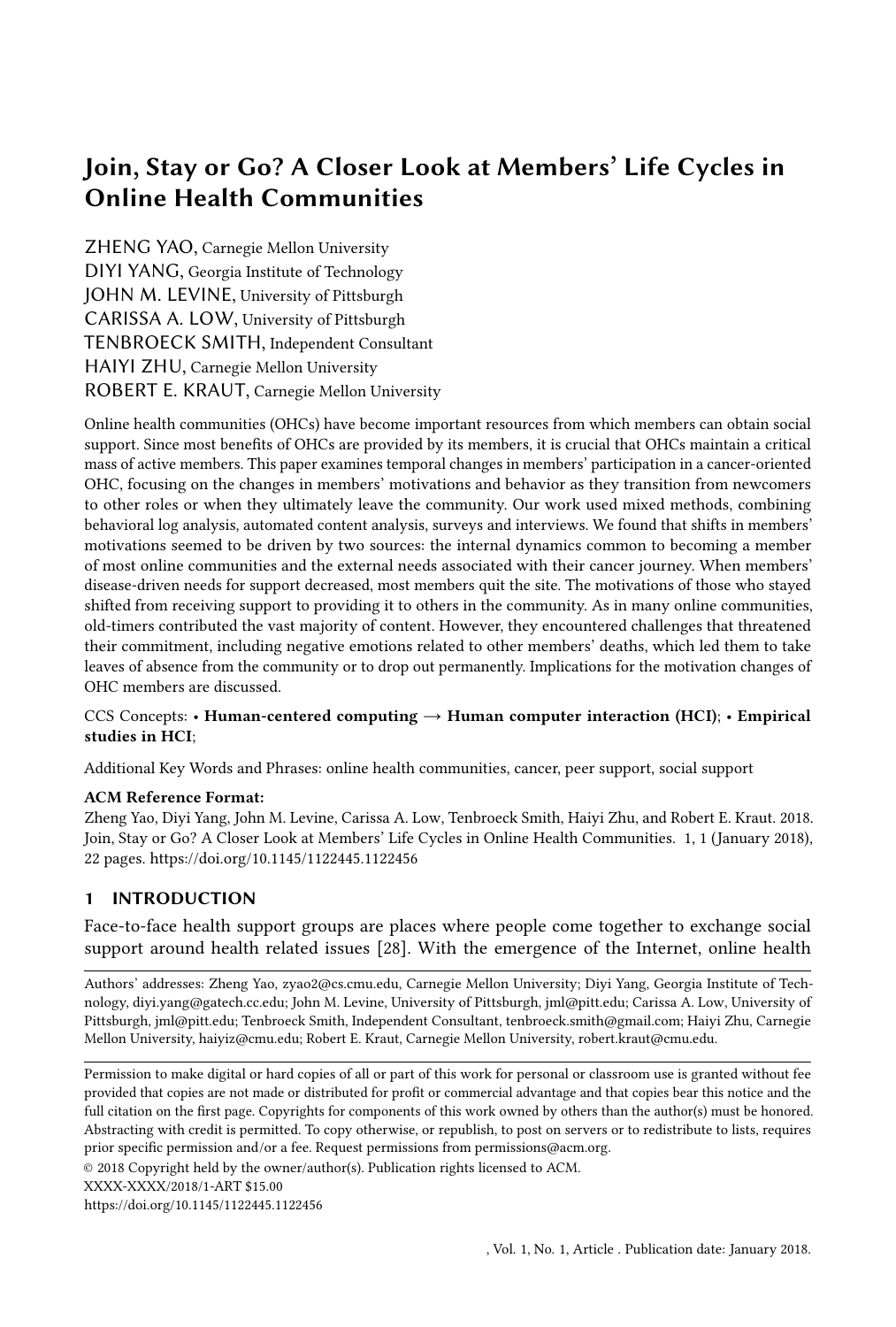#### <span id="page-7-0"></span>8 Anonymized



Fig. 1. Distribution of registration time since diagnosis

4.1.1 Members typically joined OHCs early in treatment when they were especially in need of help. All 20 interview participants reported joining CSN when they or their loved one were just diagnosed with cancer or were in active treatment of cancer. They described that they felt "shock[ed]," "horrified," "uncertain" or that they "did not know what to do" about their disease at the time. Eighteen of the 20 described a similar scenario about how they found out about the site: in order to know more about their disease, they chose to search online.

"Because I was there and I didn't know what I was going through. And I wanted answers that, the doctors couldn't... they couldn't tell me, they couldn't have real life experience." (P11)

"So I did ...well I started my research for [my partner's] cancer, I think the American Cancer Society site popped up. And so then I started searching, you know, for his particular type of cancer, I found the American Cancer Society to be actually very, very helpful..." (P5)

Our log data support the qualitative findings that most members joined OHCs in their early stages of treatment. Figure [1](#page-7-0) shows the distribution of the time interval between CSN members' (or their loved one's) diagnosis time, derived from the survey  $(N = 2928)$ , and their CSN registration date, derived from the log data. It shows that 44.8% of the users registered within three months of cancer diagnosis. This suggest that many newcomers join OHCs in search of actionable results that are specific to the challenges (i.e., cancer diagnosis in this case) they are facing in their offline life [3, 7].

Furthermore, the majority of users found CSN through informational search engines such as Google. For instance, according to Google Analytics data, a total of 6,305,602 unique users visited CSN via a search engine in 2017, probably searching for cancer information or support, but only 13,231 users created a new account during 2017. Although the data do not allow us to identify the pathways through which particular people joined CSN, this disparity between unique visitors versus registrations suggests that many users got to know about OHCs such as CSN when searching for relevant information on the Internet, and a minority decided that they wanted interaction with other survivors in addition to static information.

Self-reported data from our survey show also that informational needs stand out among other reasons for OHC participation. One-way ANOVA showed a statistically significant difference among the four types of motivations reported by survey participants  $(F(3,11738)=134.99, p<0.0001)$ . Post-hoc Tukey tests indicate that members' needs for informational support were significantly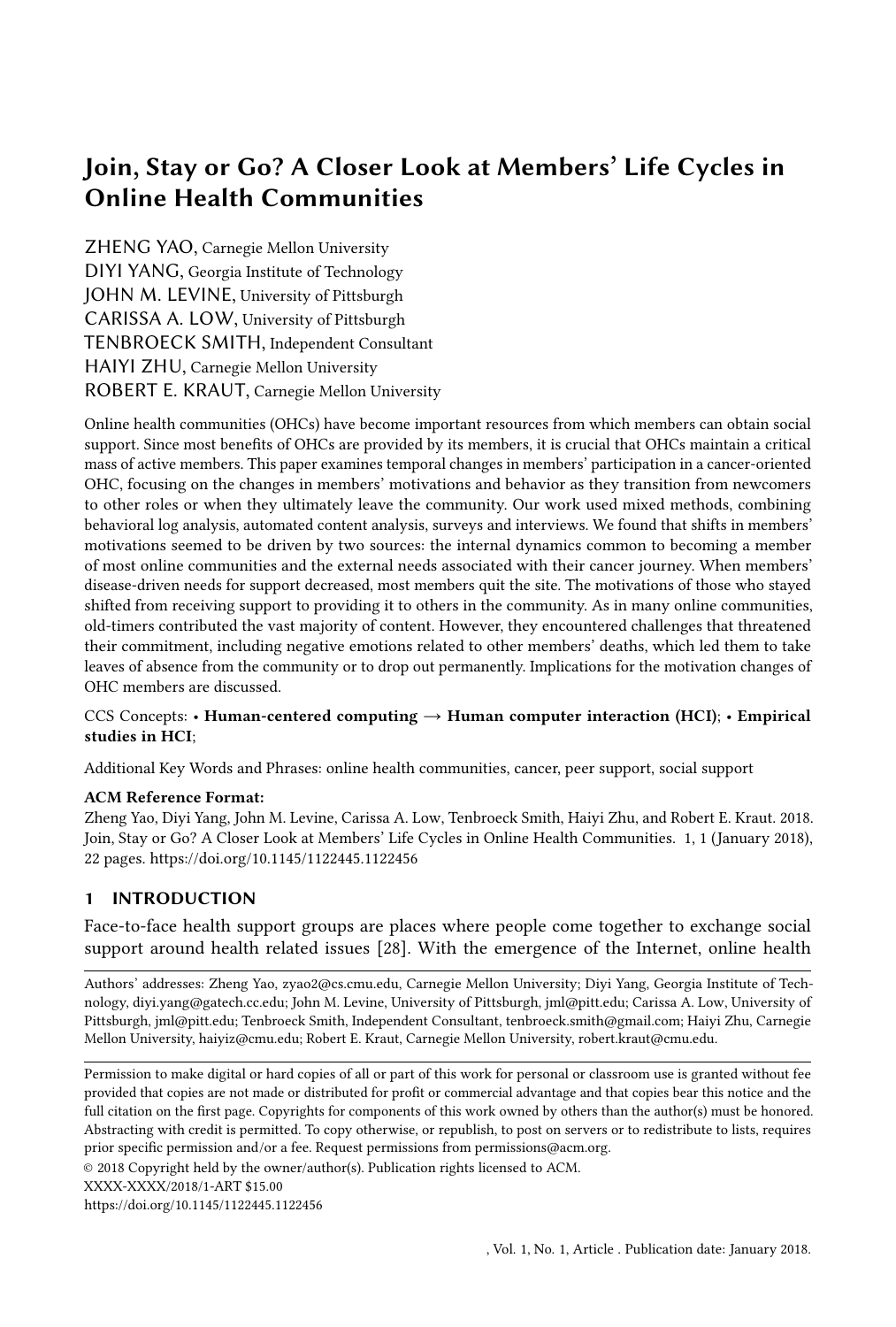| <b>Motivations to use CSN</b> | Mean              | SD.  |
|-------------------------------|-------------------|------|
| Get informational support     | $3.82^{0}$        | 1.14 |
| Conduct social comparison     | $3.33^{1}$        | 1.23 |
| Get emotional support         | 3.30 <sup>7</sup> | 1.39 |
| Provide support to others     | $3.21^{2}$        | 1.35 |

Table 4. Motivations to use CSN reported by survey participants.

<span id="page-8-0"></span>Mean and SD are shown. Within columns, means with different superscripts were statistically different from each other. Get informational support is significantly higher than other three types of motivations (\*\*\*:

p<0.001); to provide support to other members is significantly lower than other three types of motivations (\*: p<0.05).

higher than the other three types of motivations examined (mean = 3.82, versus all others, p<0.001). Second most important was the use of CSN to make social comparisons (mean = 3.33) and to get emotional support (mean = 3.30). Participants also reported that they used CSN to provide support to others but the score is significantly lower than those of others (mean =  $3.21$ , all p <0.05). Table [4](#page-8-0) contains the descriptive statistics for the four types of motivations reported by survey participants.

4.1.2 Members received support from OHCs that was otherwise unavailable via o line sources. Interview participants reported that obtaining disease-relevant information and conducting social comparisons with other users were two useful strategies to reduce their uncertainty. In particular, they described information from CSN as information "otherwise unavailable via offline sources" that sometimes facilitated their treatment decision-making.

"There were issues in my treatment that were pretty severe. And I didn't get information from doctors, but the other patients that had similar problems like I had, I read about them...like, when I was debating whether or not to have radiation after the chemo. And I went on CSN and I asked, Does anyone else have the same thing going? Well, I didn't get a whole lot of responses, [but as for] what I did get, that that's basically what I use for this." (P16)

Interviewees have stressed the helpfulness of assessing other members' situations, which could be more personalized than guidelines they received from doctors.

"The forum itself, I found very helpful... So it was just interesting to read other people, you know, going through the same thing, and, how they were dealing with it. Like, for instance, food was a big issue, you know, how are they eating? What were they eating? The pain was terrible, you know, how are they dealing with the pain?" (P12)

As for social comparisons, OHCs such as CSN allow patients and caregivers from all over the globe to participate and thus view a variety of cases. Specifically for new OHC members, upward social comparison (i.e., comparing one's situation with those who are better off) led to positive feelings about their situations.

"Doctors tell you, you know, come from a clinical side. CSN tells you, people who have lived it...So to hear from the people who have done it, it makes it okay. You know, when they say chemo is doable, it's, um, you know, it is doable, and yeah, let's do that." (P15)

While the majority of the interviewees reported that they joined CSN mainly to know more about their disease, interviewees also identified obtaining emotional support as an associated benefit brought by participating in CSN. Members got direct encouragement from fellow members regarding their situation, as P2 reflected: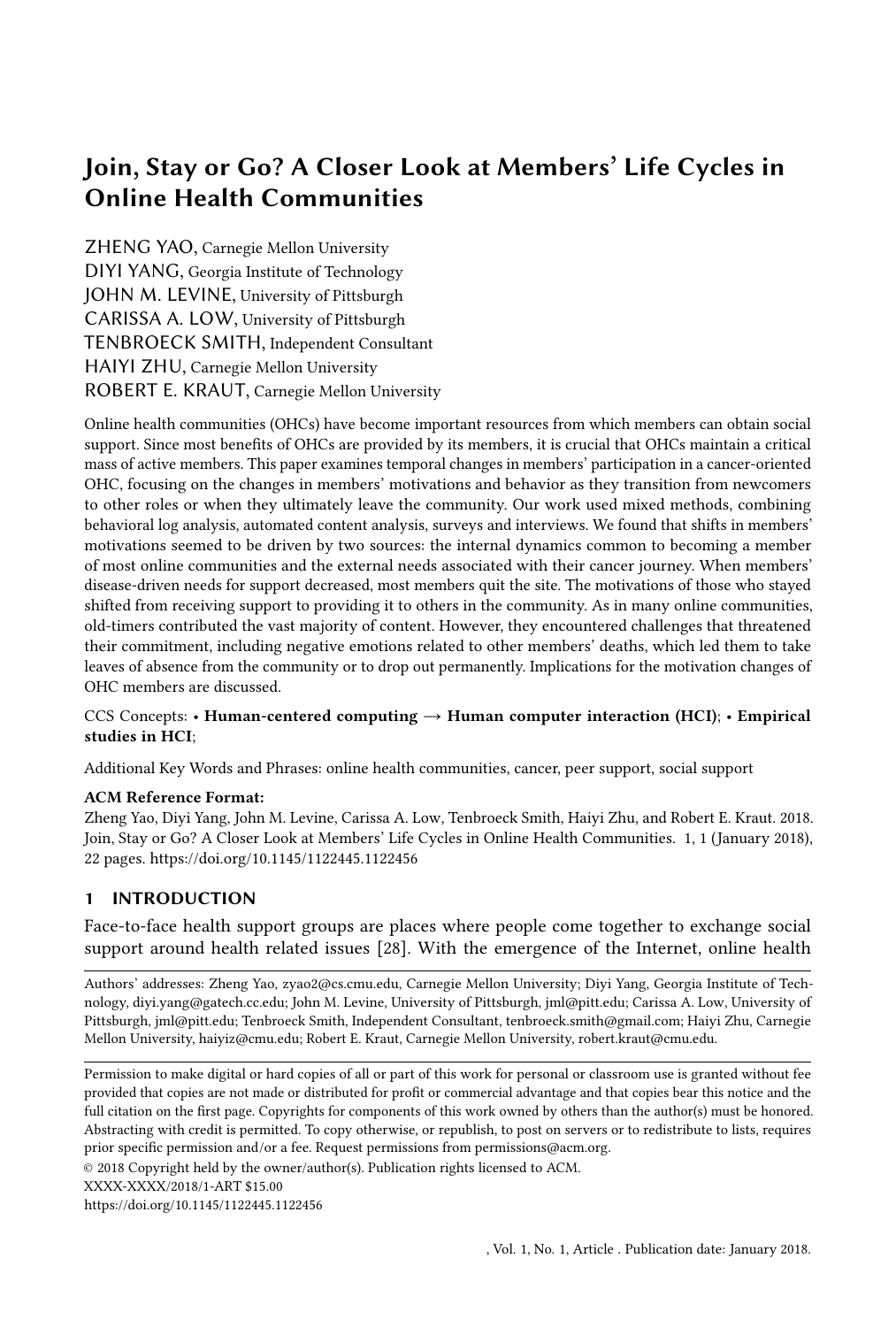"When I made my very first post, you know...I got responses immediately. Some are like, just a couple of words, saying that 'you could do it'. It does make me feel a whole lot better, seeing these responses."

Companionship with members in similar situations provides comfort and reduces feelings of isolation. Members expressed "not feeling alone."

"I think it was just comforting to be in a group of people that were going through the same thing. You know, I don't have my own personal friends [who] have this kind of stuff. I don't really know anybody who had this kind of cancer. Hmm. So I didn't have any personal resources." (P7)

Similar experiences also provide a common ground for better understanding each other, even compared with close family members and friends as P9 noted,

"Everybody said I looked fine. I didn't even look like I was sick... it made me mad because when you have this I guess there's a part of you that wants a lot of sympathy, empathy whatever you want to call it. [On CSN], you know you get something from these guys, as they are just like you. You know you could only expect hugs sent to others – it's still keystrokes, but was better than nothing. "

Our results are consistent with prior research that OHCs provide members with informational and associated emotional support that are otherwise unavailable to them [34, 40]. The results also echo prior work on cancer journey, which indicates patients tend to spend a lot of time seeking information to get their questions answered and thus informational support is of the most value to them [10].

These findings are consistent with prior work that treat participation in OHCs as primarily driven by the course of members' diseases: social support afforded by OHCs can help members navigate intense and difficult periods in their lives.

## 4.2 To leave or not to leave? A decision for continuous participation at OHCs

4.2.1 Most OHC members dropped out a er their initial needs for joining the site were met, because continued participation brought few benefits. Participation in OHCs was primarily driven by the course of members' diseases: social support afforded by OHCs can help members navigate intense and difficult periods in their lives; over time, however, the amount of support they sought and received declined, as urgent questions got answered, and individuals developed additional mechanisms to cope with their diseases [7]. OHC members dropped out because they no longer found the group valuable. For example, cancer patients who have been declared in remission with "no evidence of disease" after receiving treatment often shifted the focus of their lives away from cancer. P7, who had not logged into CSN for three months before his interview, reported: "As I stay longer, more that I give input and less that I need input. Probably just a year has gone by and in my life everything has become better."

Our log data analysis results support the findings from the interview that the majority of users tend to quit quickly after initial use: 62.5% of registered members on CSN never logged in again after the first day of their participation. Among those who logged into CSN at least once after their registration date, the half life of their CSN participation was about 31 days. Together, these figures indicate that less than 20% of the users stayed on CSN for more than a month. Members who did stay sought less support over time. Figure [2](#page-10-0) shows that the average amount of informational, emotional support seeking and negative self-disclosure per thread-starting post decreased and that positive self-disclosure increases over the first six months of members' participation. Those who never initiated a post sought less informational and emotional support over time. Specifically, the duration of CSN membership was negatively associated with the amount of informational and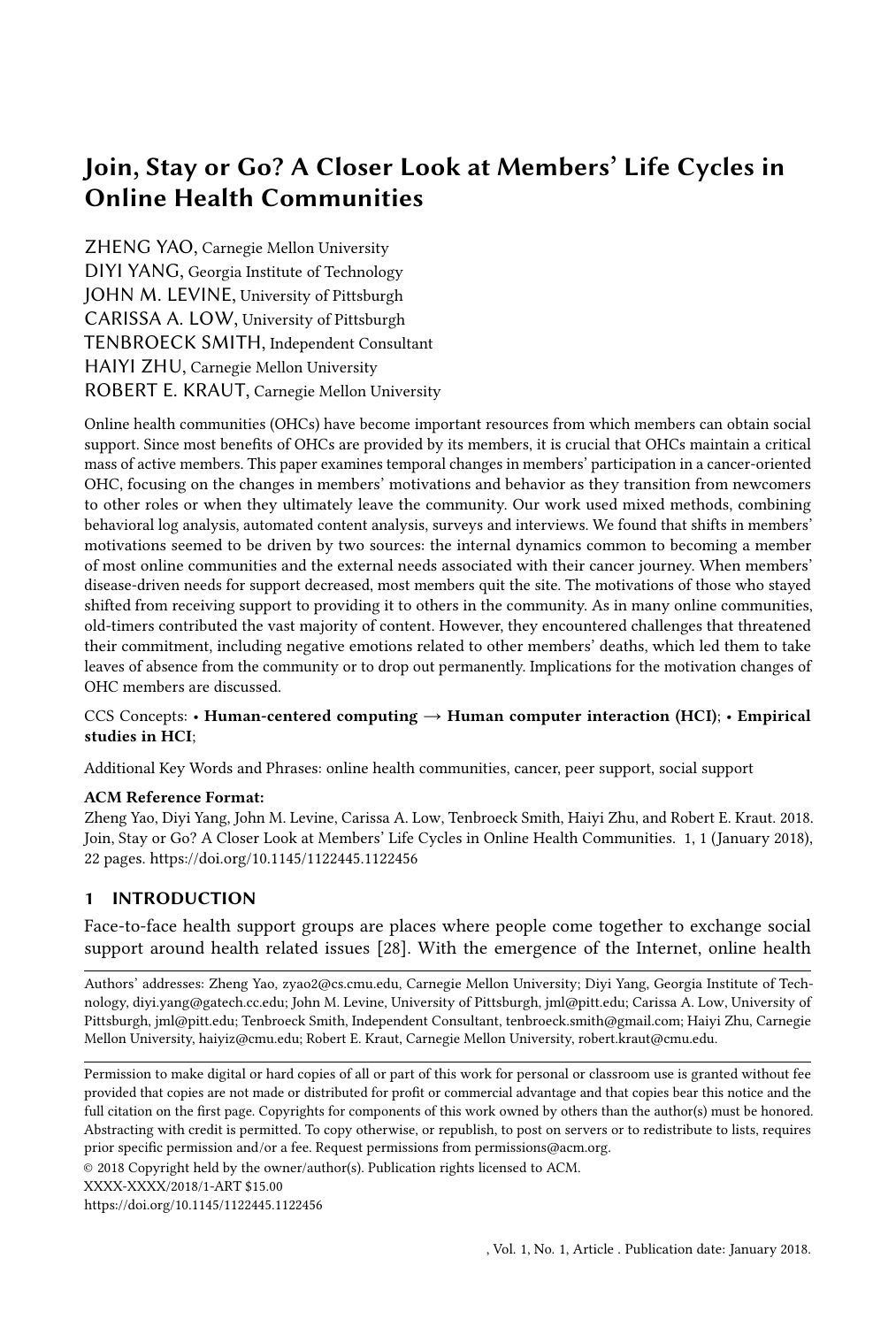<span id="page-10-0"></span>

(a) The average amount of informational support seeking, emotional support seeking, negative selfdisclosure and positive self-disclosure contained in the thread-starting posts made in the first six months since users' registration time. Y axis reflects the score generated by our machine learning model (range = 1-7). Each line represents the mean in each month. The borders represent standard errors. Only members who stayed 6 months were included.



(b) The amount of informational support provision and emotional support provision contained in the comments made in the first six months since users' registration time. Y axis reflects the score generated by our machine learning model (range = 1-7). Each line represents the mean score in each month, and the borders represent standard errors. Only members who stayed 6 months were included.

Fig. 2. How members'change within the first 6 months of their participation

emotional support the members sought in threads they started (coef = -0.0029, p<0.001; coef = -0.0009, p<0.001, respectively). Moreover, the longer members stayed on CSN, the more positive self-disclosure (coef = 0.0018, p <0.001) and less negative self-disclosure (coef = -0.0009, p<0.001) their posts contained. The decline in negative self-disclosure is consistent with the hypothesis that members are seeking less support over time because prior research has shown that negative self-disclosure is the major mechanism through which people seek support, especially emotional support, in online health support communities [\[42,](#page-21-0) [45\]](#page-21-3).

As for the provision of support, log data analysis results show that the longer members stayed on CSN, the more emotional support (coef =  $0.0010$ , p < $0.001$ ), but the less informational support  $(coef = -0.0008, p<0.001)$  they offered in their replies to other members' threads. Figure [2b](#page-10-0) illustrates that the amount of emotional support provision increased, whereas the amount of informational support provision decreased over the first six months of participation.

4.2.2 Members continue to participate in OHCs because of the obligations of reciprocity and the ties they formed with other community members. Notably, all but one interviewee showed "no evidence of disease" at the time of their interview, suggesting that they no longer needed or were actively seeking informational or emotional support. Although the remaining interviewee (P8) reported that her tumor was "spreading," she "has not been seeking for help recently," for she has gained "more than enough knowledge for her own disease". This is consistent with the cancer journey perspective [13], which predicts that the amount and way that members engage in OHCs depends on their disease state. Although the cancer journey perspective predicts that support-seeking will decline, it does not convincingly provide a rationale for why these members continued to participate even after remission.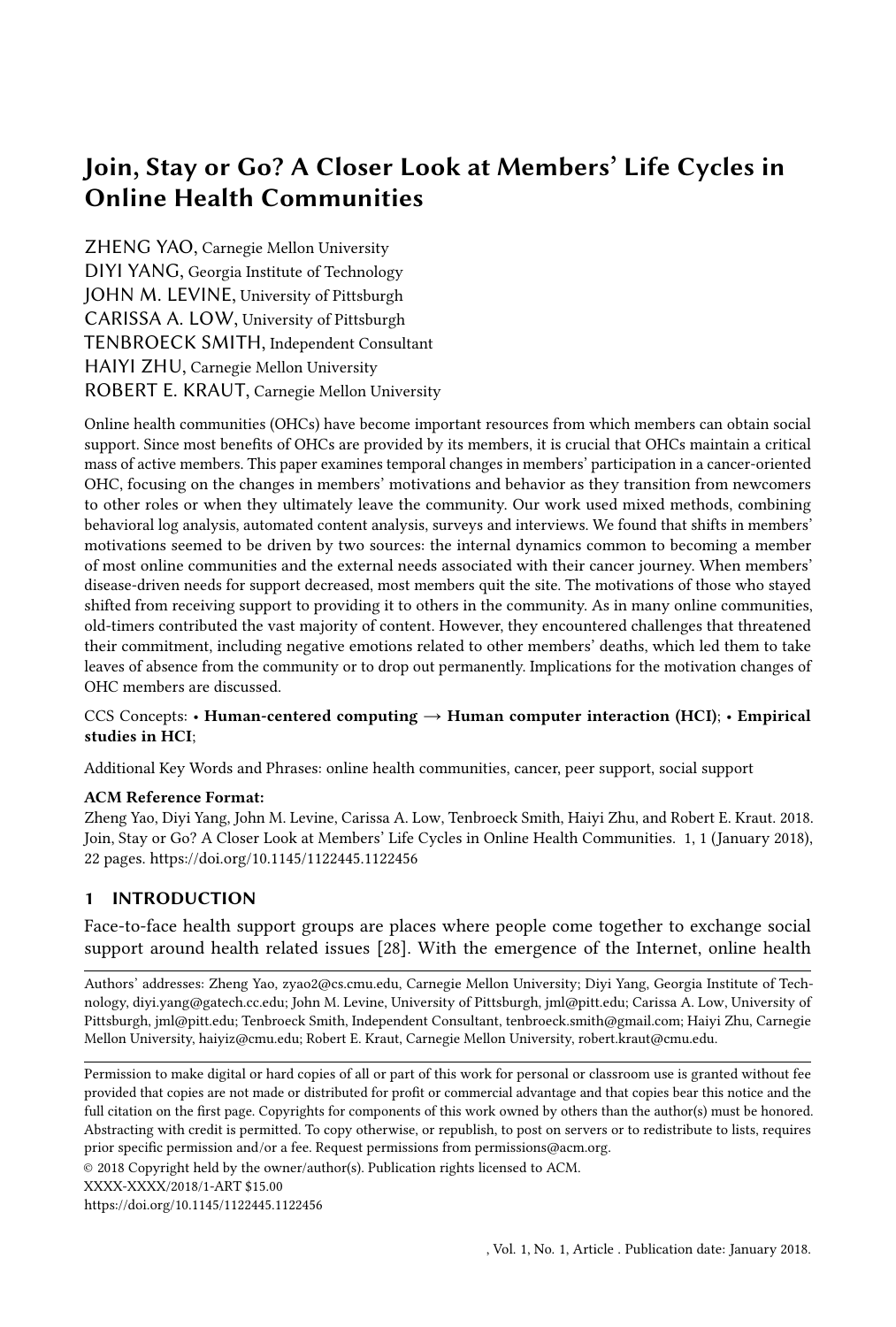Interviewees revealed a variety of reasons to stay and help other members on CSN. Some described a general reciprocity process, in which they wanted to return the favor to a community where they've been offered similar types of support when they were newcomers. P17 shared her experience of being helped when she was a newcomer to CSN and identified reciprocity as her reason of staying:

"When I was new to the site, I had everybody there who is undergoing chemo. You know, there was one lady who had undergone an IP chemo and she was able to tell me, you know, this is gonna hurt. She didn't lie: this is gonna hurt. You know what, since it is your best chance, here's what's you're gonna feel and she's able to describe it. That helped to take the fear of the unknown away. And because of this type of thing, this type of support I've got, I wanted to give back."

Interviewees also mentioned empathy as another reason for staying; based on their own experiences, participants could relate to other members' anxiety and uncertainty, and therefore wanted to provide support.

"...at the end of the day, you're by yourself and you know, your mind is going crazy. And that feeling of [being] all by yourself versus having people around you, especially with an unknown aggressive cancer, you know, never would have guessed it in a million years that you would have that. So if people can find their way to CSN, yeah, I remain. I can be there in a minute. I can remember exactly how I felt. I can remember exactly the things I was thinking." (P15)

In addition to altruism, OHC members' tenure on the site could also be influenced by their connection with other members. Interviewees indicated that they had developed some level of friendship, or at least had become acquainted with other members in the forum. Some expressed the desire to "check up on [their CSN acquaintance]" when on the site. Although five out of the 20 interviewees mentioned they've exchanged contact information with other members outside CSN (e.g., Facebook, email, or in-person meeting), most interviewees indicated that they just knew other members "on the cancer level." P1 described his friendship on CSN as follows:

"I don't know them very personally but I know them on the cancer level. And I know where they go and what they do and what they like just through the forum and stuff. You know if I have time and I'm sitting around, I'll log in and just see who is online and then ask how's Ann, or how's Ted or how's Matt<sup>[2](#page-11-0)</sup>. We just kind of talk about just stuff. You know, their cat's name, how much wood the guy split intermingled with ... how are you with your disease. "

Besides their online experiences on CSN, interviewees also quoted individual differences or their personality traits as the reason why they continued participating on the site. For example, some mentioned that they tend to do charity and volunteering work even offline.

"I wanted to help. I've been volunteering for a lot of stuff my entire life. I was a volunteer emergency services model in college [..] I volunteer now with a bunch of charities including this one in Florida." (P18)

Our log data analysis results provide additional insights about how people who choose to stay might be inherently different from those who drop out early - that is, their behavior differs even in initial days of their participation. Based on our analysis, members who stayed in the community for a long time were substantially more active even from the beginning of their CSN participation compared to those who dropped out within a year. Specifically, we compare three groups of CSN members: those who stayed on CSN for different lengths of time: "early-dropouts" who stayed up to

<span id="page-11-0"></span><sup>2</sup>Names have been pseudonymised.

<sup>,</sup> Vol. 1, No. 1, Article . Publication date: January 2018.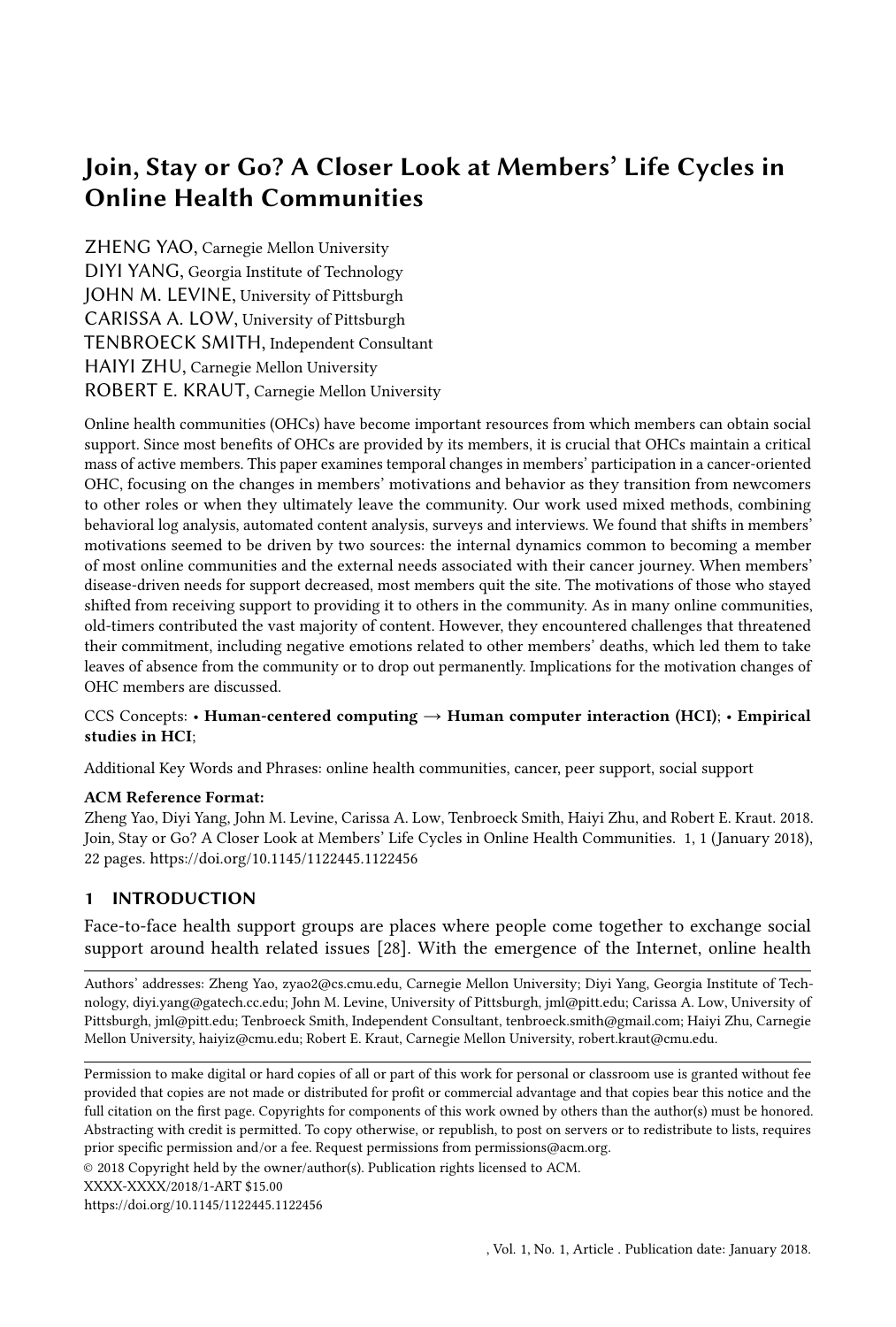<span id="page-12-0"></span>

Fig. 3. The average number of posts and comments users made over the first 6 months of their participation. Early-dropouts stayed up to a month; mid-tenured stayed for a month to a year; old-timers stayed more than a year.

a month, "mid-tenured members" who stayed on CSN for 31 to 365 days, and "old-timers" who stayed longer than a year). In this analysis, we only consider those who logged into CSN at least once after registration ( $N = 51,097$ ). We delineate early-dropouts and mid-tenured members at the thirty-day mark because the median minorlength of time these 51,097 users stayed on CSN was 31 days. We chose one year as the threshold for defining old-timers because cancer patients typically view the one-year mark as a milestone in their cancer treatment and call it their "cancerversary." Figure [3](#page-12-0) shows the average number of thread-starting posts and responding comments members made over the first six months of their participation for the three tenure groups. One way analysis of variance (ANOVA) analysis showed that old-timers started significantly more threads and commented more even during the first month of their participation ( $F(2,87) = 6.82$ , p<0.01; 0.23 posts per person per day) than did mid-tenured members (0.11 posts per day) and early-dropouts (0.10 posts per person per day).

In addition to the quantity of members' posts, we also examined how the content of their posts during their first month of CSN participation varied as a function of how long they ultimately stayed on CSN. We found old-timers sought significantly less support (both emotional and informational), disclosed less negative content, but more positive content as compared with the two other groups in the earliest stage of their membership. We leveraged machine learning models to measure the amount of members' support seeking behavior and negative and positive self-disclosure contained in their thread-starting post We then used one-way ANOVA to test the differences between these acts among early-dropouts, mid-tenured members and old-timers. Table [5](#page-13-0) shows the mean score and the standard deviations for the amount of each of these support-related acts performed for the three tenure groups. The tenure groups differed in terms of emotional support seeking (F(2, 32837)=73.26, p<0.001). Post-hoc Tukey tests indicated that old-timers sought less emotional support than the other two groups of members (both  $p<0.001$ ) who did not differ from each other. The tenure groups also differed in terms of informational support seeking (F(2, 32837)=15.90, p<0.001), with the post-hoc Tukey tests revealing that old-timers sought significantly less informational support than the other two groups of members (both  $p<0.001$ ), who did not differ from each other.

The tenure groups also differed in terms of negative self-disclosure  $(F(2, 32837)=78.94, p<0.001)$ , with the post-hoc Tukey tests revealing that old-timers disclosed significantly less negative content than the other two groups of members (both p<0.001); members who stayed beyond a month also disclosed less negative content than members who dropped out within a month ( $p = 0.009$ ). Finally,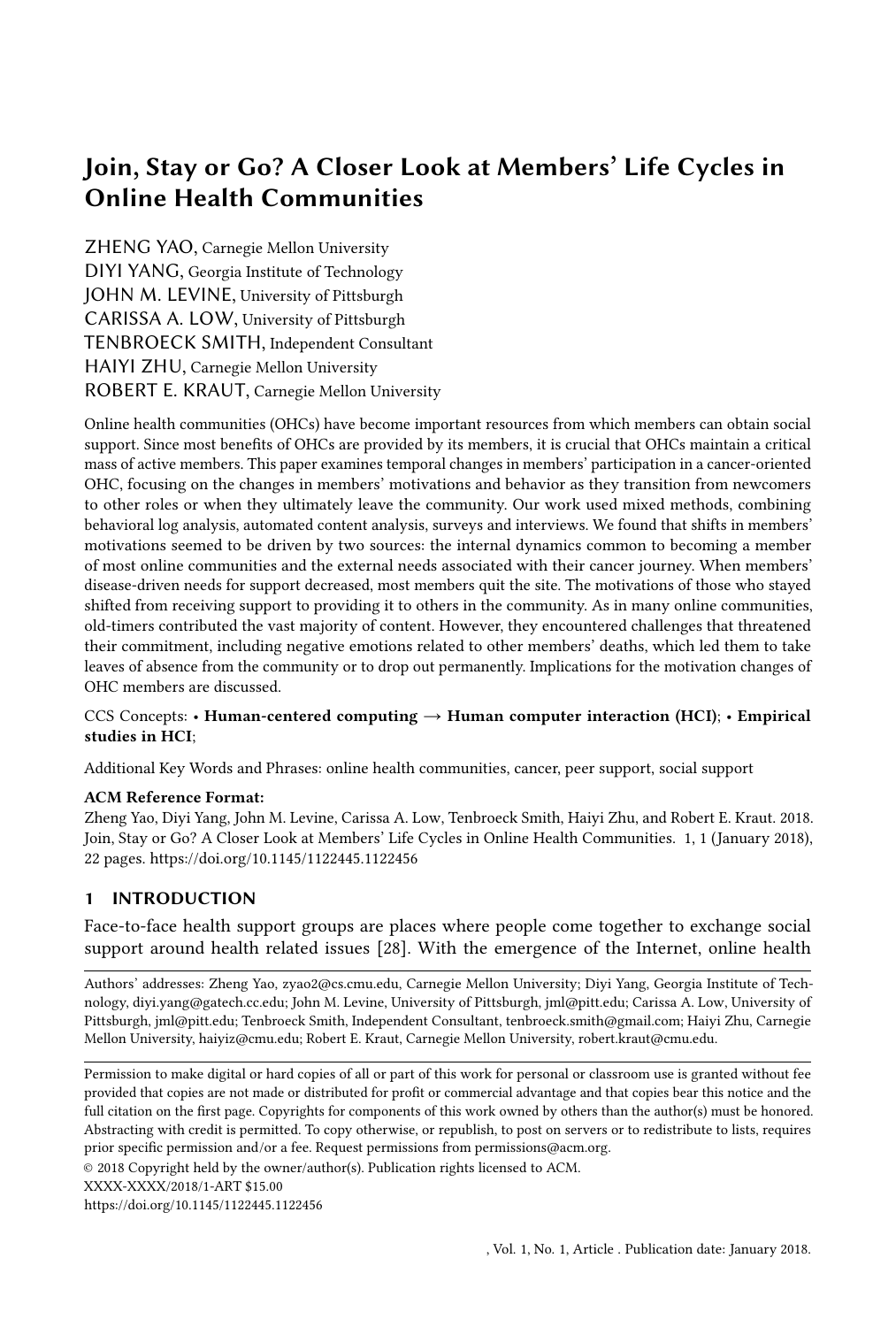<span id="page-13-0"></span>

|                | seek emo          |         | seek info  |      | negative          |      | positive          |      |
|----------------|-------------------|---------|------------|------|-------------------|------|-------------------|------|
|                | support           | support |            |      | self-disclosure   |      | self-disclosure   |      |
|                | mean              | sd      | mean       | sd   | mean              | sd   | mean              | sd   |
| Early-dropouts | 2.14 <sup>0</sup> | 1.03    | $3.41^{0}$ | 1.60 | $2.07^{0}$        | 1.00 | $1.56^{0}$        | 0.65 |
| Mid-tenured    | $2.12^{0}$        | 0.98    | $3.41^{0}$ | 1.58 | 2.30 <sup>7</sup> | 0.96 | $1.62^{1}$        | 0.70 |
| members        |                   |         |            |      |                   |      |                   |      |
| Oldtimers      | 2.00'             | 0.91    | 331'       | 1.56 | 1.91 <sup>2</sup> | 0.88 | 1.69 <sup>2</sup> | 0.74 |

Table 5. Four types of support acts performed by early-dropouts, mid-tenured members and oldtimers in threads started within the first 30 days of their participation. Within columns, means with different superscripts were statistically different from each other.

the tenure groups differed in terms of positive self-disclosure (F(2, 32837)= 94.89, p<0.001). Unlike the other support-relevant actions, the post-hoc Tukey tests indicated that old-timers disclosed significantly *more* positive content than the other two groups (both p<0.001); members who stayed beyond a month also disclosed more positive content than those who left within a month (p<0.001).

4.2.3 The small group of old-timers in OHCs contributed to the community in multiple ways. Interviewees reported that old-timers on CSN make important contributions to the community by providing both direct and indirect support. Seven out of 20 interviewees recalled that they were directly supported by other members when they first joined the community, with support coming from those with similar cancer experiences to be especially helpful. For example, P20 said: "And immediately [after registration] I got a personal message from a person. Her husband was a survivor but 15 years younger than my husband, but identical cancer, identical circumstances. And so that was like a lifeline to me. "

Interviewees also reported that having experienced cancer treatment themselves enabled them to better help others. P2 described a scenario where she used her own experience to support other members: "I'll post on the discussion group because somebody will say, 'I'm waiting for my results and I'm not sure how I feel about this or I'm freaking out.' And I'll say well this is what happened to me. Yes it's really tough to wait for results but you just have to do one day at a time and leave ... a little blurb on it."

Besides offering others knowledge relevant to their disease, experienced members had also learned strategies for how to best respond to others. P6 noted a specific strategy she thought might be useful when trying to help others: "...You can't throw out all the negative stu all at once, which would made them even more worried. Rather you need to go bit by bit..." P10, on the other hand, was sensitive to the type of information members of the community should be providing: "I don't say speci c things as you should do this, do that, for I know I'm no doctor."

In addition to directly responding to other members to provide support, interviewees indicated that old-timers were also able to help in an indirect manner. First, by contributing the majority of the content on CSN, old-timers effectively made CSN an active group, which in turn attracted prospective members. P2 observed that she joined CSN after deciding it had a critical mass of activity [23]:

"I found the online forum. So then I clicked on there, and I was pleasantly surprised, maybe pleasant not the right word for cancer, but it was just really nice, because I went in there, and there was like, all the different cancers. And so I found the head and neck cancer and I went in there, and it seemed like, that was actually a pretty active forum. And, you know, people ask lots of questions."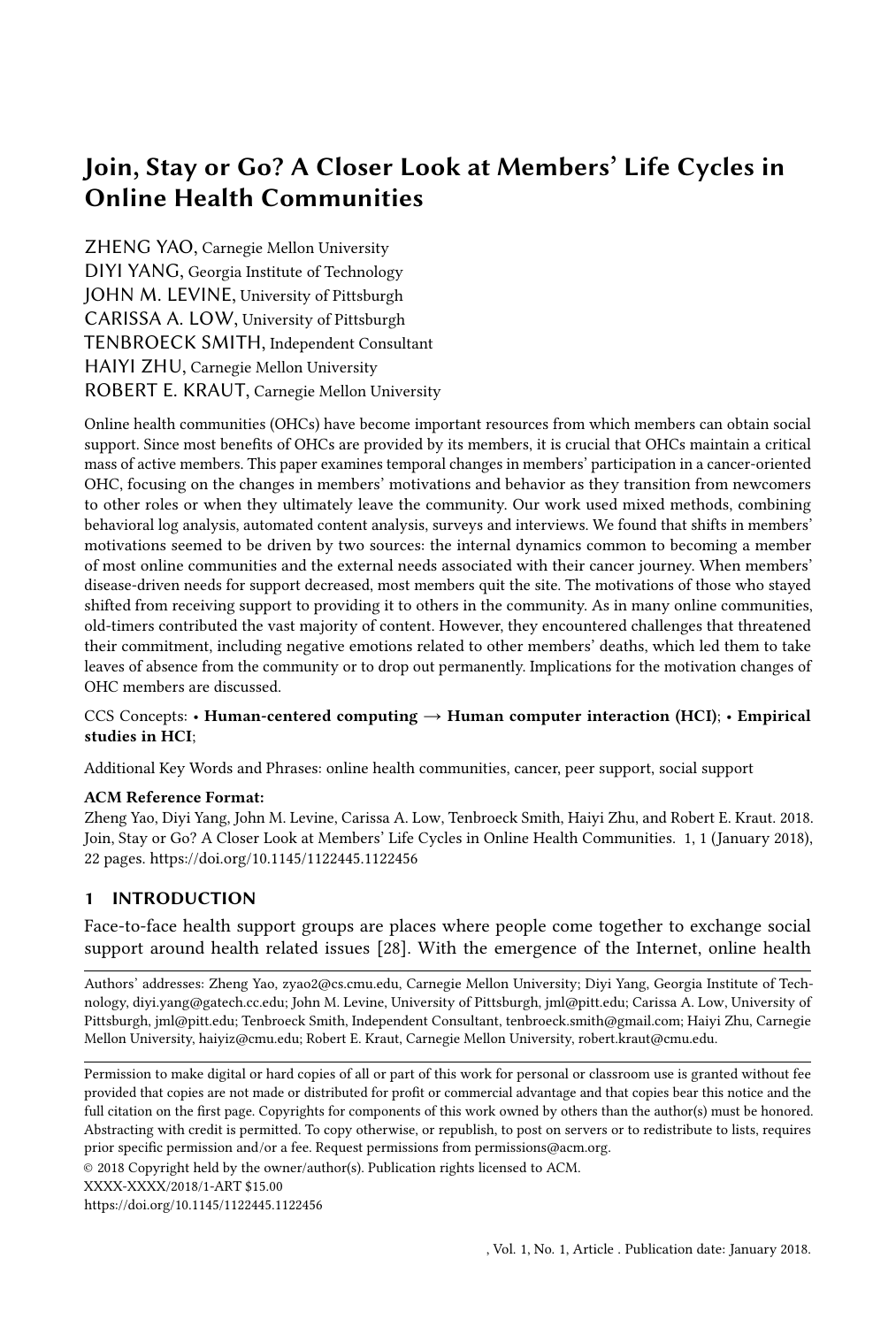Join, Stay or Go? A Closer Look at Members' Life Cycles in Online Health Communities 15

| Comments       |                   | Reply to threads started Reply to threads started   Reply to threads |                 |
|----------------|-------------------|----------------------------------------------------------------------|-----------------|
| made by:       | by early-dropouts | by mid-tenured members started by oldtimers                          |                 |
| Early-dropouts | 17,942 (24.3%)    | 7,846 (10.6%)                                                        | $11,643(2.0\%)$ |
| Mid-tenured    | 6,030 (4.4%)      | 40,339 (29.7%)                                                       | 36,108 (5.9%)   |
| members        |                   |                                                                      |                 |
| Oldtimers      | 48,037 $(65.0\%)$ | 89611 (65.9%)                                                        | 562,408(92.2%)  |

Table 6. Interactions between early-dropouts, mid-tenured members and oldtimers.

Second, responses old-timers left for a particular thread bene ted other members and even unregistered lurkers who browsed the conversations on CSN, as P8 noted:

"I think there's an awful lot of people, newcomers like me back then, [who] just go on there and spend hours on there just reading other people's posts, seeing what their issues were, and reading how other cancer patients got through treatment."

In addition, as previously discussed, newcomers to OHCs often sought upward social comparisons with other members who have shown "no evidence of disease" after treatment to gain optimism and inspiration during their own treatment. Old-timers who have undergone treatment and improved their health conditions served as natural "role models" for this type of comparison. Interview participants also reported feeling hopeful after reading old-timers' positive updates after their treatment was over, as P14 remembers:

"I read about these, you know, 'don't feel bad. I felt the same way you did, but there is light at the end of the tunnel.' You know, people who are battling don't give up, and life does get better after treatments were over."

Our quantitative analyses provide further evidence of old-timers' contributions to the community. Not only do they generate the majority of the content, but they also disproportionately provide emotional support to others. As is well known from prior research on many types of online groups  $\beta$ 0, 31] including OHCs [12], a small group of core contributors on CSN were the heavy contributors. Although only 7.2% of CSN members stayed longer than a year on CSN, they contributed the vast majority of the content on CSN by initializing 66,604 threads (61.6% of the total) and creating 742,396 replies to others (85.1% of the total). Table 6 illustrates the pattern of interactions among early-dropouts, mid-tenured members and old-timers, operationalized as the number of comments each group made to thread-starting posts initiated by each group. The overwhelming majority of interactions that old-timers had were with fellow old-timers (i.e., 92% of the comments written by old-timers were replies to threads started by other old-timers). This nding strongly suggests that interpersonal ties and repeated interaction with fellow old-timers were major reasons for their continued participation on the site. However, old-timers were so active on the site, they also provided the most comments regardless of who initiated the thread. For example, they provided 65% of the replies to threads started by both early-dropouts and mid-tenured members. Thus, in a very concrete sense, old-timers were the fuel that kept this OHC running. In addition to posting more content, old-timers' comments contained more emotional support compared to the comments of those who dropped out earlier. Using Welch's t-test, we compared comments posted by those who stay less than a year and old-timers in terms of their average amounts of informational support and emotional support, as illustrated in 4a. Old-timers' comments contained signi cantly more emotional support(t(161747) = 66.33, p<0.001) but less informational support (t(159364) = -63.96, p<0.001). This latter nding can potentially be explained, in part, by the fact that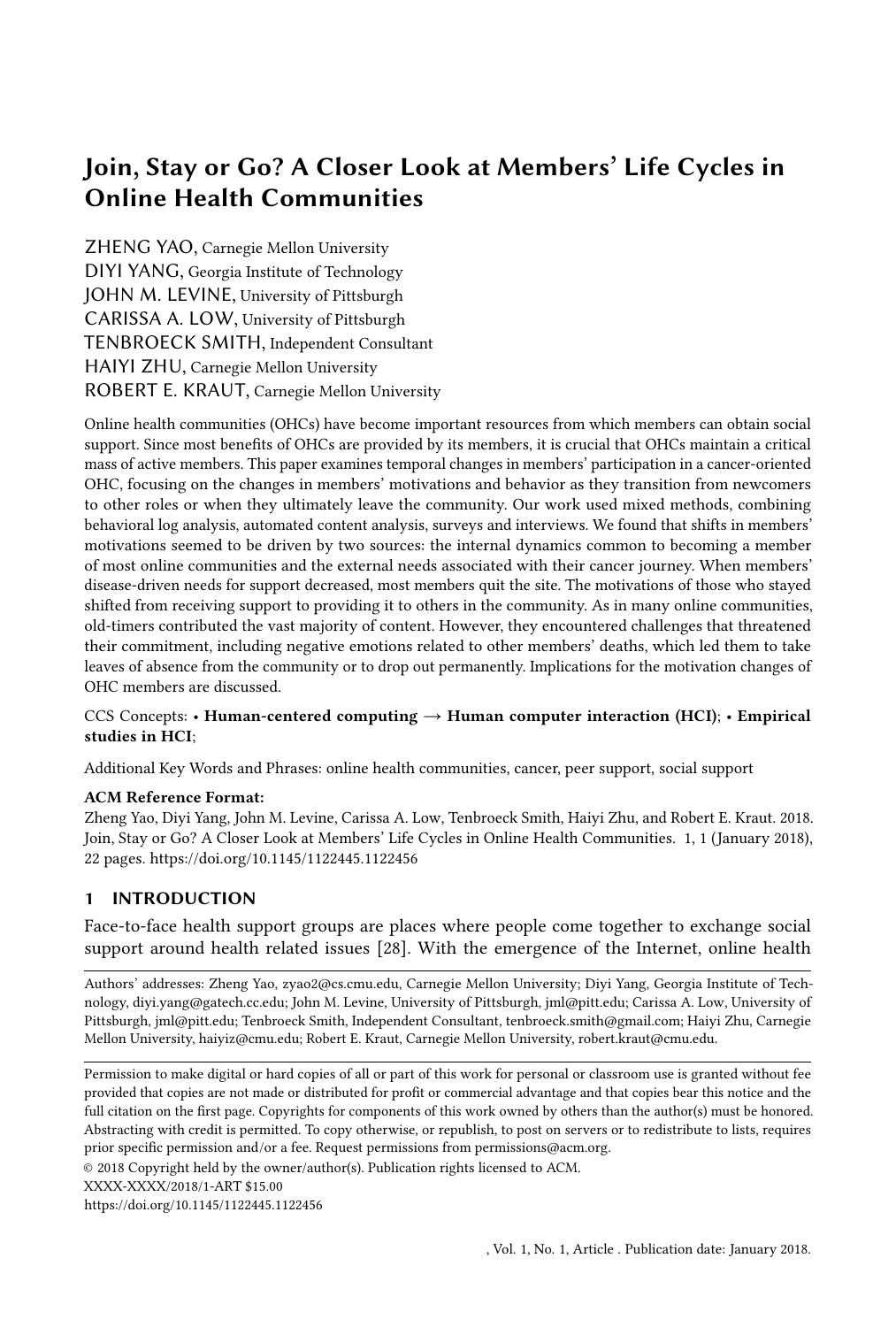$(a)$  (b)

Fig. 4. The comparison of old-timer and non-old-timers' support provision (a) and self-disclosure (b) based on Welch's t-test.

old-timers primarily communicate with other old-timers, who no longer need or seek informational support.

We also conducted a set of six ANOVA analyses to examine whether old-timers' support provision varied based on the recipient of the support. We looked at replies to threads started by early-dropouts, mid-tenured members and old-timers separately, and investigated how old-timers' support provision diered from the other two groups of members. Figure 5 shows the mean amount of informational and emotional support provided in comments by early-dropouts, mid-tenured members and oldtimers to the threads started by these three groups. We could see that, despite providing less informational support overall, old-timers were the most likely to provide informational support to early dropouts (mean = 2.90) and a reasonable amount to mid-tenured members (mean = 2.69). They provided little informational support to fellow old-timers. As for emotional support, old-timers provided more compared with early-dropouts and mid-tenured members regardless of the recipient.

# 4.3 Challenges of long-term participation in OHCs

Old-timers faced some unique challenges brought about by their own health problems and prior experience participating in an OHC. Re ecting theories about non-use of HCI systems and the disease journey perspective 4, disengagement with OHCs is not necessarily a failure of the site's design, but may represent a logical reaction to one's changing life circumstances (e.g., remission or ending of treatment). However, as we have seen, a minority of members stay in the community to oer help to others even though their initial needs and life circumstances have changed. Although these old-timers indicated that they were eager to stay and support others, they also pointed to challenges and risks of continuing their participation, which could lead some of them to drop out of the community in the future.

It is reasonable to draw similarities between the behaviors of old-timers on CSN and the reasons oine volunteers stop their volunteerism, such as a need to return to other commitments in their lives and undesirable interaction with the bene ciaries, which may lead to a decrease in the value they place on their volunteer work and their satisfaction with i2[. In addition, old-timers in OHCs may be plagued with the stresses similar to the burnout experienced by o ine volunteers [6, 26]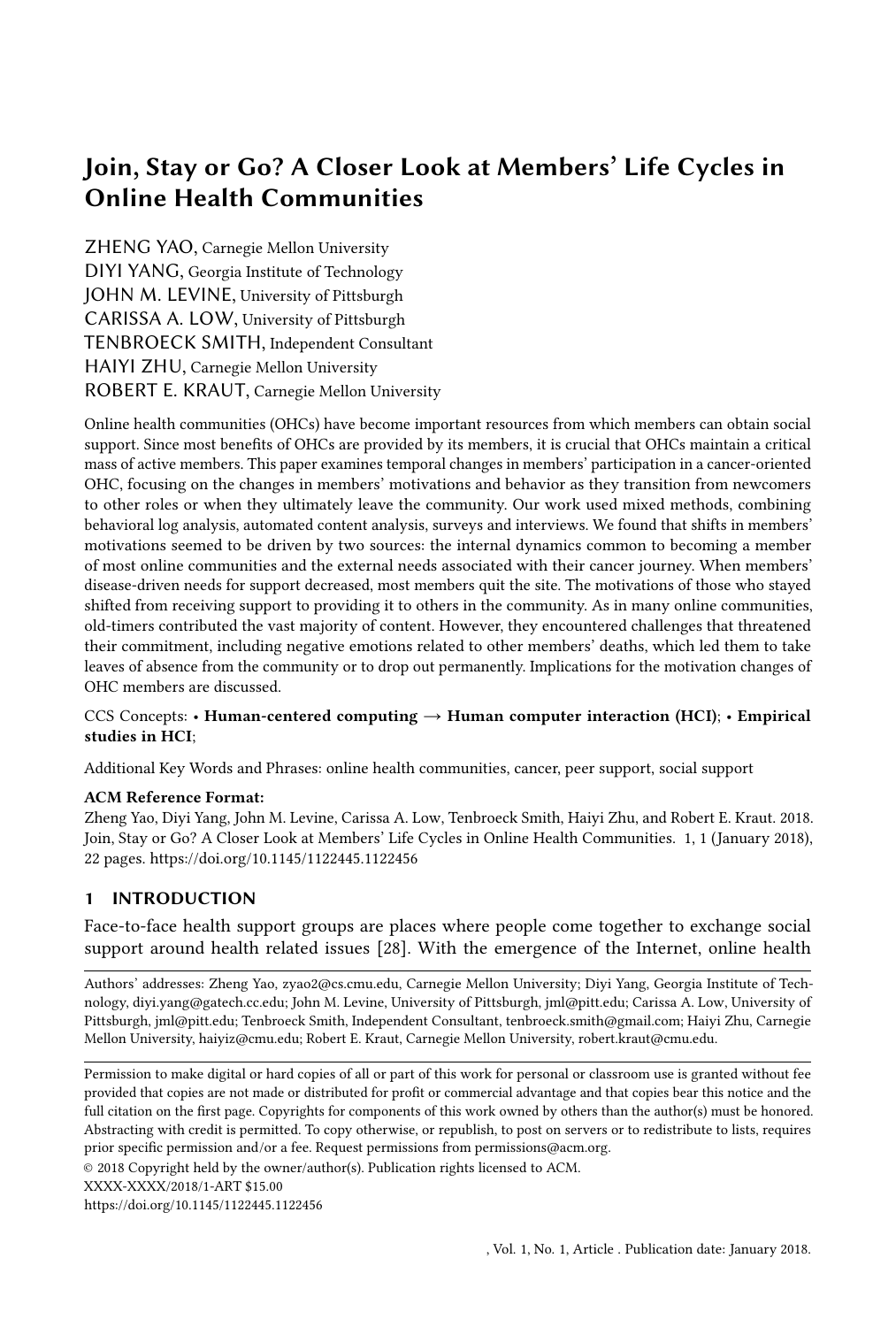$(a)$  (b)

Fig. 5. The average amount of informational support (a) and emotional support (b) per thread-starting post provided in comments by early-dropouts, mid-tenured members and oldtimers to the threads started by these groups.

Old-timers on CSN did express similar complaints. For instance, P9 explained how "wanting to get over with cancer" could lead to (tentative) dropout:

"Sometimes I nally want to be done with the whole experience you know, I just don't want...Like my wife, she can't watch an ad for the Cancer Centers of America, she can't watch a movie that has cancer in it because she just can't handle it. She doesn't want anything to do with it. Sometimes I think about that too. People step away from this they're done they don't want to do this anymore. "

Interviewees also reported unpleasant interactions with other members on CSN, as P13 reected interacting with "a couple of whiners":

"For example this one woman, she respond to all of these posts repeating her own experience, yeah, over and over and over and over. But she never answered any of these questions."

Nevertheless, interviewees insisted that, despite "feeling uncomfortable" with these experiences sometimes, these were not what drove them away. They felt capable of "handling it or just ignoring it." However, the old-timers on CSN expressed an additional challenge that seems specic to canceroriented OHCs: distress related to hearing of fellow members' deaths. Eleven of the 20 interviews expressed feeling "shocked" or "saddened" when reading about other members' deaths.

"I know them through the message board, not personally. But yeah, there's been a lot of members that I become feathered by them passing. It was very di cult I would cry. I would be you know... I would feel very hurt I would just...you do become very sad." (P11)

"But it's got to be depressing after a while reading about people that lost their battle with cancer. I could connect with them, though I never actually met them face to face, we had a bond because of a website. And you end up losing those people to something that you almost died from. So it's got to be depressing." (P13)

While similar scenarios have been described in prior work  $34$ , we found that discovering peers' deaths may have been especially heartbreaking for experienced CSN members because they often felt very connected to fellow OHC members, as P10 expressed: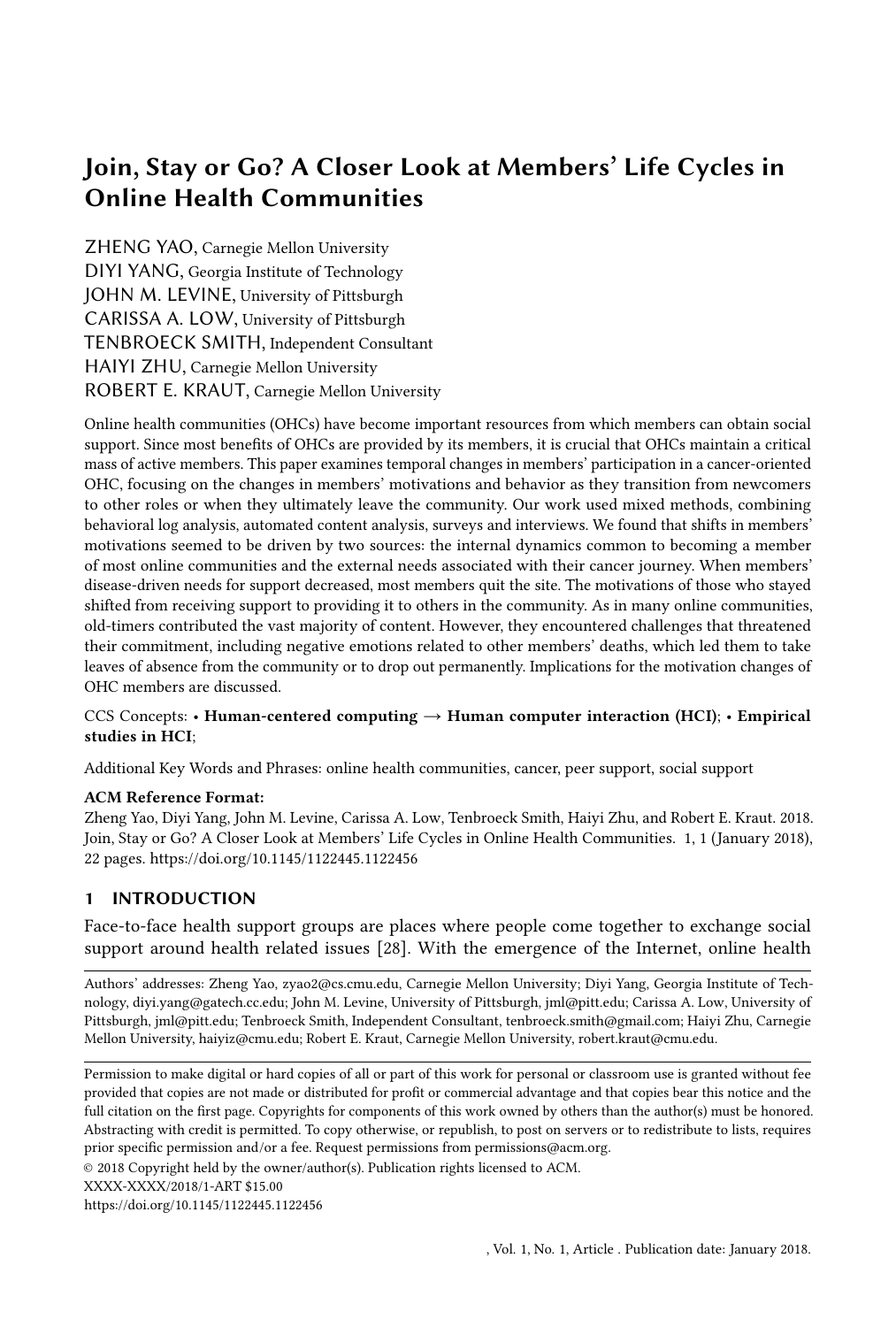"I think probably a couple di erent things [for me to take a break]. Among them, when one or two of the women have died. It really aects you because you feel like you know some of these women via the posts on there...You know a lot of what they've done through so it's really hard to think that way."

Moreover, reading about other members growing sicker or dying may lead to downward social comparison, that is, comparing one's situation with those who are in a less desirable position. Unlike those who are earlier in the treatment, the direction of members' social comparison may change as a result of these losses. Earlier in their participation, members were able to perform upward social comparison with patients who are better o than they were and to seek for both information and optimism when relatively new to the site. However, as some stayed longer, they started to make downward social comparisons, comparing themselves to fellow users who are in worse o situations than they are. P3 illustrated this point by saying:

"Seeing them dying...or being very very sick, I feel like I can do very little regarding this. The only thing I could do is to send prayers, which I think seems really weak."

P6 brought up that he can't help "re ecting that same situation to myself. What about it was me who su ered from that recurrence?" Legg et al.20 suggested that downward comparisons could be threatening when they invoke concerns about another member's possible negative future cancer events, which could increase anxiety about one's own situation.

## 5 DISCUSSION

This research investigated how members of OHCs evolve as they stay longer on the site. We employed a mixed-methods approach combining interviews, surveys, behavioral log analysis and automated content analysis. The research was informed by both a disease-journey perspective, which argues that changes in motivation and participation in OHCs are primarily driven by the members' disease states, and a more general online communities perspective, which argues that the changes are more generic, reecting internal dynamics common to many types of online communities. Consistent with the disease-journey perspective, results indicate that members seemed to join the OHC because of health crises shortly after they were initially diagnosed or while undergoing active treatment. They were seeking informational support, often to inform diseaserelevant decisions, and social comparison, to better cope with the uncertainty associated with their disease. However, most quickly left as their initial informational needs were met. Among the minority who continued to participate over an extended period, motivations for participation often shifted from receiving support to providing it to others. As in many other online communities a small group of old-timers were responsible for the majority of the interactions in the OHCs. They were both capable and willing to provide support to other members. As in other online communities, the heavy contributors behaved dierently from those who dropped out quickly after joining the community. But our research also presents several strands of evidence suggesting that the shift from self-centered to other-centered motivations was associated with their greater feelings of connection to and repeated interactions with other long-term members of the community.

The core members left for many of the reasons people might leave any community. However, one of the major contributions of our research was identifying reasons for leaving that are unique to OHCs the emotional toll of participation, especially from reading about the poor health and even death of fellow members. Old-timers want to help others, but doing so had negative consequences that made continuing participation di cult and seemed to lead them to take a break or inde nitely quit using the site.

A strength of our work is the comprehensiveness of our ndings, which were derived from a combination of behavioral logs, surveys and interviews; with all these data available, this paper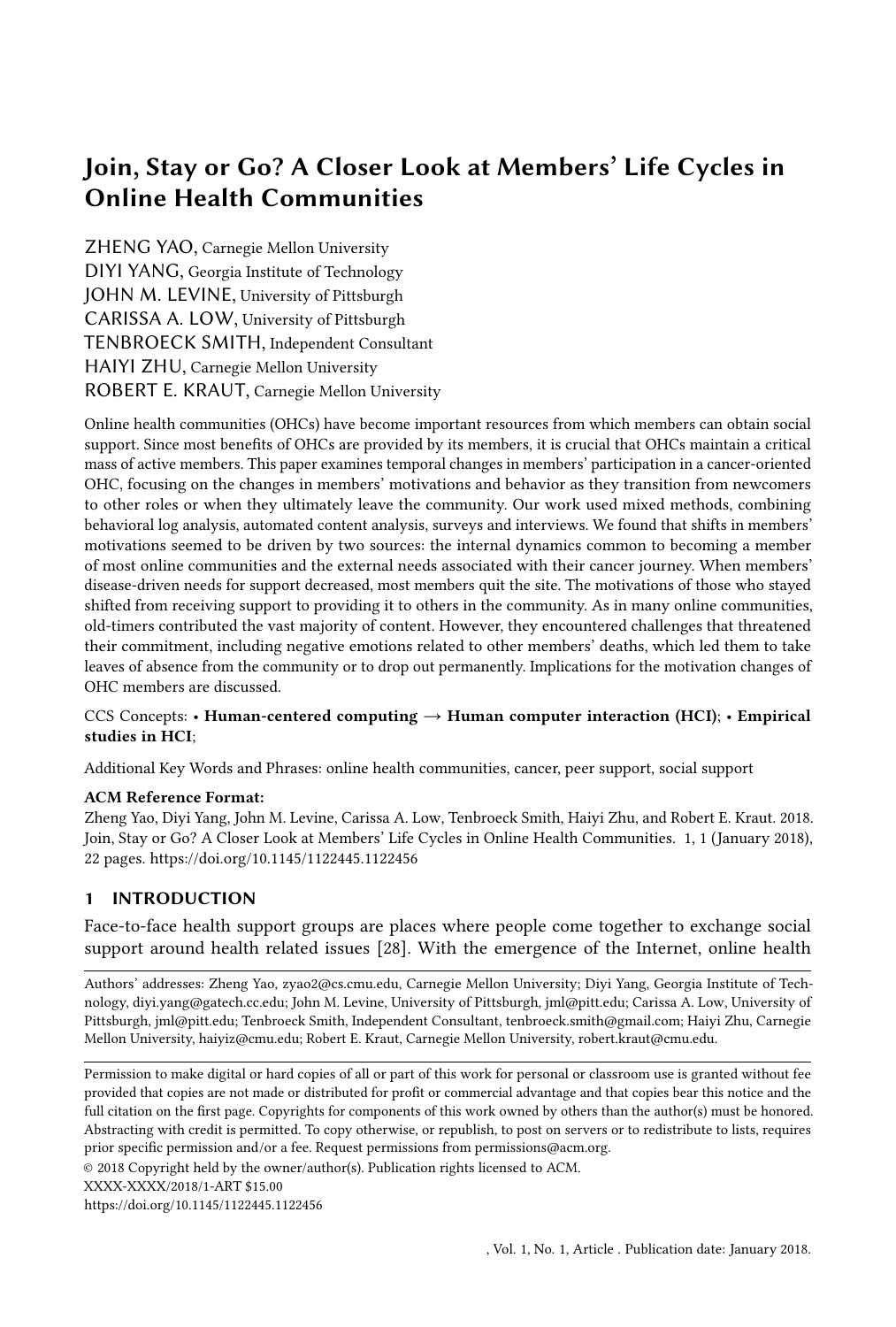Join, Stay or Go? A Closer Look at Members' Life Cycles in Online Health Communities 19

provides a relatively holistic view of members' experiences in OHCs. Most of the prior work that studied members' journeys in OHCs relied either on quantitative methods, analyzing log data (e.g.,  $[2]$ ), or qualitative ones relying on interviews and surveys (e. $\mathcal{Q}4J$ ), and thus were often only able to focus on either changes in OHC members' observable behavior or changes in their self-reported motivations. Our work leverages both self-reported data including surveys and interviews, and behavioral data, which allows us to examine changes in OHC members' motivation (i.e., what they thought) and behavior (i.e., what they did) as they stayed longer in the community. These analyses used retrospective interviews in which participants reected on their experiences at dierent times, and one-time surveys to compare old-timers with shorter-tenured members and longitudinal data, including behavioral logs to examine how individual members' motivation and behavior changed over time.

# 6 DESIGN IMPLICATIONS

Our work conrms previous research showing that a small subset of a community provides most of the contributions and that in OHCs, their participation pattern shifts from seeking support to providing it. Despite the importance of these core old-timers in keeping the community alive, most features of OHCs are aimed at the process of providing disease support. We echo prior research such as  $\sharp$ 1, as we urge for more targeted designs for members in dierent stages of their OHC journey, speci cally to support the unique needs of the old-timers.

Designers of OHCs could highlight thread-starting posts that are seeking support in their areas of expertise, thus making it easier for them to help others needing their experience. They could also consider implementing a badge system, which could visualize the expertise and status of an old-timer. Not only would such a badge system serve to better match support seekers with support providers, but it is also likely to encourage providers to oer more support, either to fulll explicit roles or to gain reputation in the community.

In addition, we suggest providing some degree of training to old-timers to help them be more e ective support providers, to forewarn them about potential risks of participation and to provide them with strategies to better cope with the stress and anxiety brought about through participation. As discussed previously, old-timers behave dierently than people who will drop out, even in the rst month of participation. Thus, it should be possible to identify these potential backbone members shortly after they join the community. This early identi cation would allow community managers to take steps to retain and develop them. Practices in other types of online communities (e.g.,  $[27, 30]$ ) have demonstrated benets of doing so. 7Cups.com [  $a$  community for the exchange of mental health support, o ers training to volunteers but does no Itering to identify candidates who are likely to be heavy contributors to the community. Similar training programs have been implemented in o ine settings. For example, Legg et 20 flesigned a 2-day training course that covered psychological aspects of the cancer journey, role requirements of a support volunteer, and eective interpersonal skills to utilize in the peer support setting. Training modules like these could potentially benet old-timers in online support groups such as CSN.

Finally, our research identi ed a dilemma faced by the core old-timers of CSN, who are both capable and willing to help, but faced emotional challenges that led some to drop out of further participation. One way to encourage participation from old-timers who have taken a hiatus is to remind community members who registered earlier to brie y come back and engage lightly with the community. While such encouragement could certainly be implemented via a formal email invitation, designers of OHCs could also consider making banners or initiating threads that list the advantages of old-timers checking-in, so that members are aware of the benets a orded by their actions. An intervention like this would enhance a practice we noticed in the community, in which people provide anniversary updates about their health. These announcements, usually one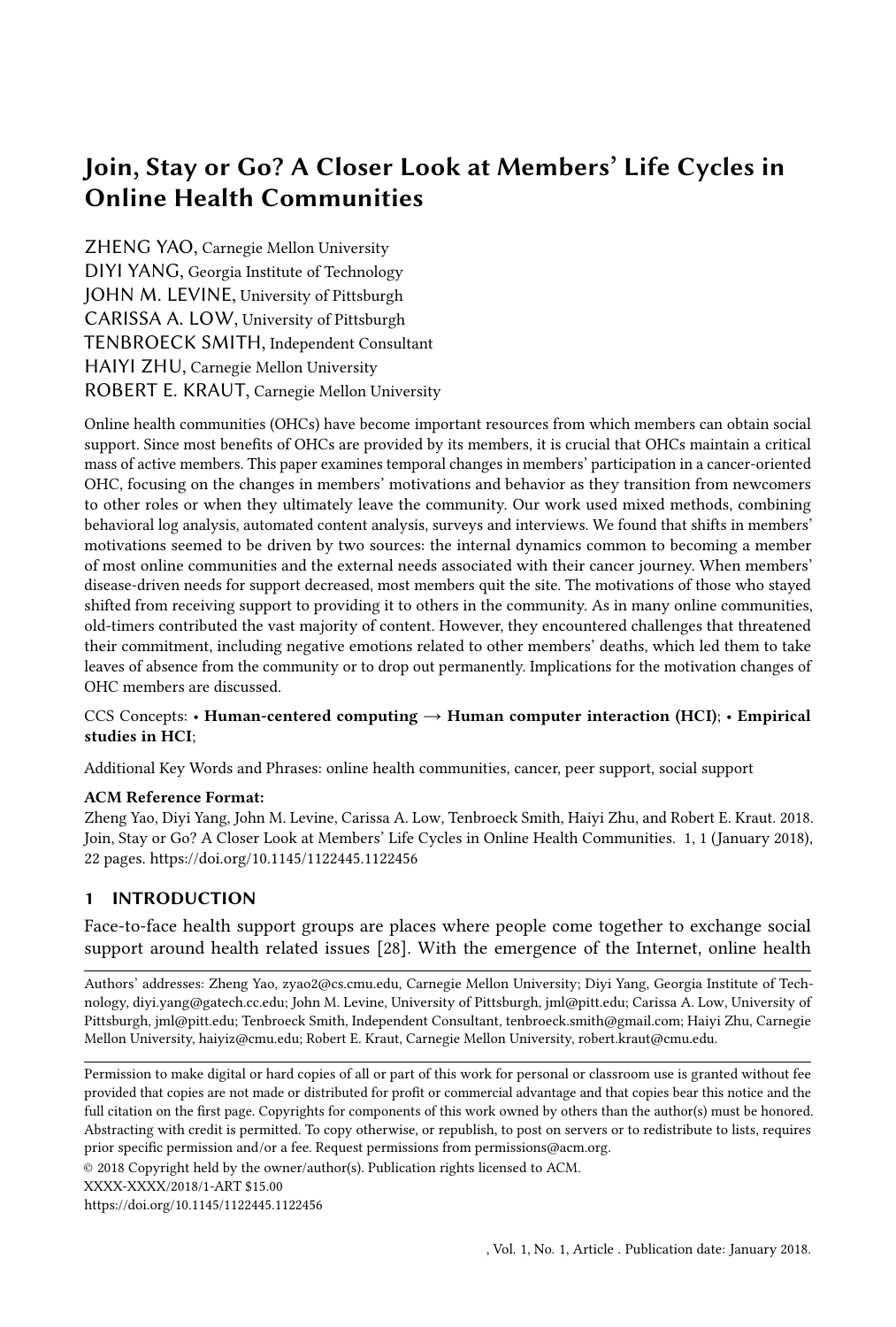year or ve years from a patient's treatment time, are a way to inform fellow members of one's health status as well as a way to o er hope to other members of the community. For example, P16, who had not logged into CSN for the three months before his interview said that that he would probably make a post on his one-year anniversary day: So, I thought that I would be make a post, you know, in another month or so, my one year anniversary and say, I'm cured and, I'm back to normal. And, you know, if I can go through with it, you can do that type of thing mbers reported feeling hopeful after seeing examples of old-timers being cured and thus were able to make upward social comparisons. Sharing celebratory updates is a relatively low-eort contribution from the old-timers that does not involve too much exposure to emotionally-laden content such as reading and responding to other members' posts. Nor does it require a lot of commitment and time. Nevertheless, this type of check-in action could greatly benet other members and the broader community, and may encourage old-timers to reengage with the community.

# 7 LIMITATIONS

Our work has several limitations. First, we only focus on one specic online community focused on cancer, so we cannot necessarily generalize ndings to other OHCs without further investigation. In particular, cancer is a deadly disease with severe life-threatening consequences. We expect members in other types of OHCs, such as those for mental illness, weight-loss or parenting, to face slightly dierent challenges. Second, our interview and survey methods introduced a selection bias. As shown in Table 1, both interviewees and survey respondents participated in CSN longer than a modal CSN user and thus are likely to be more motivated. Moreover, since 95% of our interviewees were old-timers, the interviews were only able to investigate members' experiences as newcomers in a retrospective way. This data provides no rst-hand, contemporaneous accounts from newcomers or those who dropped out earlier from OHCs. However, we believe the sampling bias is mitigated in our study. In particular, our analysis using the behavioral log data, which covers all CSN members, con rmed many of the conclusions drawn from the survey and interview data. The behavioral log data provided a view of the comprehensive landscape of the community before jumping to a more motivated sub-population.

# 8 CONCLUSION

Our work investigated how members of the CSN, an OHC dedicated to cancer patients and caregivers, evolve as they stay longer on the site. Combining data from interviews, surveys, behavioral log analysis and automated content analysis, we provide a relatively holistic view of members' OHC journeys, with both their online community journey and cancer journey considered. Our results indicated that members joined OHCs primarily from self interest and quickly left as their needs were met. As in many other online communities, a small group of old-timers continued to participate over an extended period with their motivation shifting from receiving support to providing it to others. This minority group of members is responsible for the majority of the interactions in OHCs, but face signi cant challenges including reading about the deaths of fellow members during their extended participation period.

# ACKNOWLEDGMENTS

We would like to thank Bahar Haji-Sheikhi for her support in collecting the data, Kristi Richardson and Hillary Grice for providing feedback and facilitating participant recruitment, and Dr. Ge Gao for providing feedback to the manuscript. Finally, we would like to thank all our interviewees for their insights. This work was supported by National Institute of Mental Health (NIMH) under reward R21 MH106880 01, as well as the National Science Foundation (NSF) under Award No. IIS-0968485, IIS-2001851, IIS-2000782, and CNS-1952085.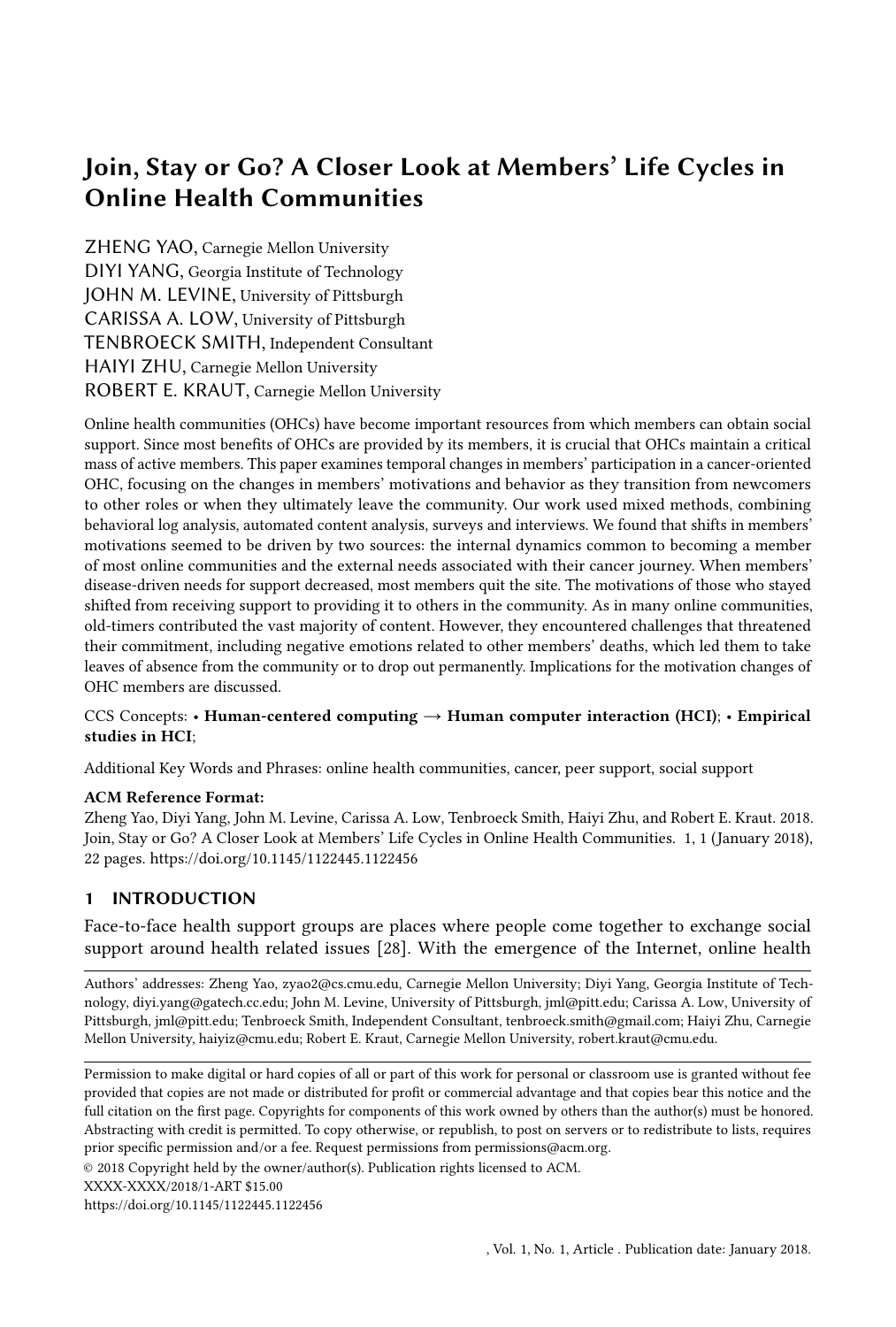# Join, Stay or Go? A Closer Look at Members' Life Cycles in Online Health Communities 21

#### **REFERENCES**

- [1] Anna N Baglione, Maxine M Girard, Meagan Price, James Clawson, and Patrick C Shih. 2018. Modern bereavement: a model for complicated grief in the digital age. Proceedings of the 2018 CHI Conference on Human Factors in Computing Systems1 12.
- [2] Arnold B Bakker, Karen I Van Der Zee, Kerry A Lewig, and Maureen F Dollard. 2006. The relationship between the big ve personality factors and burnout: A study among volunteer counselors. Journal of social psychology6, 1 (2006), 3150.
- [3] Martina Balestra, Coye Cheshire, Ofer Arazy, and Oded Nov. 2017. Investigating the motivational paths of peer production newcomers. InProceedings of the 2017 CHI Conference on Human Factors in Computing SOSMems 63816385.
- [4] Antonina Bambina. 2007 Online social support: the interplay of social networks and computer-mediated communication Cambria press.
- [5] Susan L. Bryant, Andrea Forte, and Amy Bruckman. 2005 coming Wikipedian: transformation of participation in a collaborative online encycloped&CM Press, New York, 1 10.
- [6] Maxine Capner and Marie Louise Caltabiano. 1993. Factors aecting the progression towards burnout: A comparison of professional and volunteer counsellorssychological Reports, 2 (1993), 555 561.
- [7] Katherine Y Chuang and Christopher C Yang. 2010. Helping you to help me: exploring supportive interaction in online health community. InProceedings of the 73rd ASIS&T Annual Meeting on Navigating Streams in an Information Ecosystem-Volume. 47 Therican Society for Information Science, 9.
- [8] Jordan Eschler, Zakariya Dehlawi, and Wanda Pratt. [n. d.]. Self-characterized illness phase and information needs of participants in an online cancer forum. INinth International AAAI Conference on Web and Social Media
- [9] E. A. Fallon, D. Driscoll, T.S. Smith, K. Richardson, and K. Portier. 2018. Description, characterization, and evaluation of an online social networking community: the American Cancer Society's Cancer Survivors Network and of Cancer Survivorship2, 5 (01 Oct 2018), 691 701. https://doi.org/10.1007/s11764-018-0706-8
- [10] Gillian R Hayes, Gregory D Abowd, John S Davis, Marion L Blount, Maria Ebling, and Elizabeth D Mynatt. 2008. Opportunities for pervasive computing in chronic cancer care International Conference on Pervasive Computing Springer, 262 279.
- [11] Kevin O Hwang, Allison J Ottenbacher, Angela P Green, M Roseann Cannon-Diehl, Oneka Richardson, Elmer V Bernstam, and Eric J Thomas. 2010. Social support in an Internet weight loss communtetynational journal of medical informatic<sup>3</sup>9, 1 (2010), 5 13.
- [12] Joshua Introne, Bryan Semaan, and Sean Goggins. 2016. A sociotechnical mechanism for online support provision. In Proceedings of the 2016 CHI Conference on Human Factors in Computing & Gast \$69 3571.
- [13] Maia Jacobs, James Clawson, and Elizabeth D Mynatt. 2016. A cancer journey framework: guiding the design of holistic health technology. InProceedings of the 10th EAI International Conference on Pervasive Computing Technologies for HealthcarelCST (Institute for Computer Sciences, Social Informatics and Telecommunications Engineering), 114 121.
- [14] Maia L Jacobs, James Clawson, and Elizabeth D Mynatt. 2014. My journey compass: a preliminary investigation of a mobile tool for cancer patients. IRroceedings of the SIGCHI Conference on Human Factors in Computing SQ Mems 663672.
- [15] Allen C Johnston, James L Worrell, Paul M Di Gangi, and Molly Wasko. 2013. Online health commulmitiers aation Technology & Peop(2013).
- [16] Brian Keegan, Darren Gergle, and Noshir Contractor. 2011. Hot o the wiki: dynamics, practices, and structures in Wikipedia's coverage of the dhoku catastrophes. InProceedings of the 7th international symposium on Wikis and open collaborationACM, 105 113.
- [17] Robert E Kraut and Paul Resnick. 20 Baulding successful online communities: Evidence-based social Mets Ruess.
- [18] Cli Lampe, Nicole B Ellison, and Charles Stein eld. 2008. Changes in use and perception of Facebook deadings of the 2008 ACM conference on Computer supported cooperative CMotr K21 730.
- [19] Carolyn Lauckner and Gary Hsieh. 2013. The presentation of health-related search results and its impact on negative emotional outcomes. InProceedings of the SIGCHI Conference on Human Factors in Computing & Caste 633 342.
- [20] Melissa Legg, S Occhipinti, M Ferguson, J Dunn, and SK Chambers. 2011. When peer support may be most bene cial: The relationship between upward comparison and perceived threatycho-Oncology0, 12 (2011), 1358 1362.
- [21] Louise Locock and Janice B Brown. 2010. 'All in the same boat'? Patient and carer attitudes to peer support and social comparison in motor neurone disease (MND ocial science & medicine, 8 (2010), 1498 1505.
- [22] Haiwei Ma, C Smith, Lu He, Saumik Narayanan, Robert A Giaquinto, Roni Evans, Linda Hanson, and Svetlana Yarosh. 2017. Write for Life: Persisting in Online Health Communities Through Expressive Writing and Social Support. Proceedings of the ACM on Human-Computer Interaction 1, 2017), 73.
- [23] L. Markus. 1987. Towards a "critical mass" theory of interactive media: Universal access, interdependence, and di usion. Communication Researth (1987), 491 511.